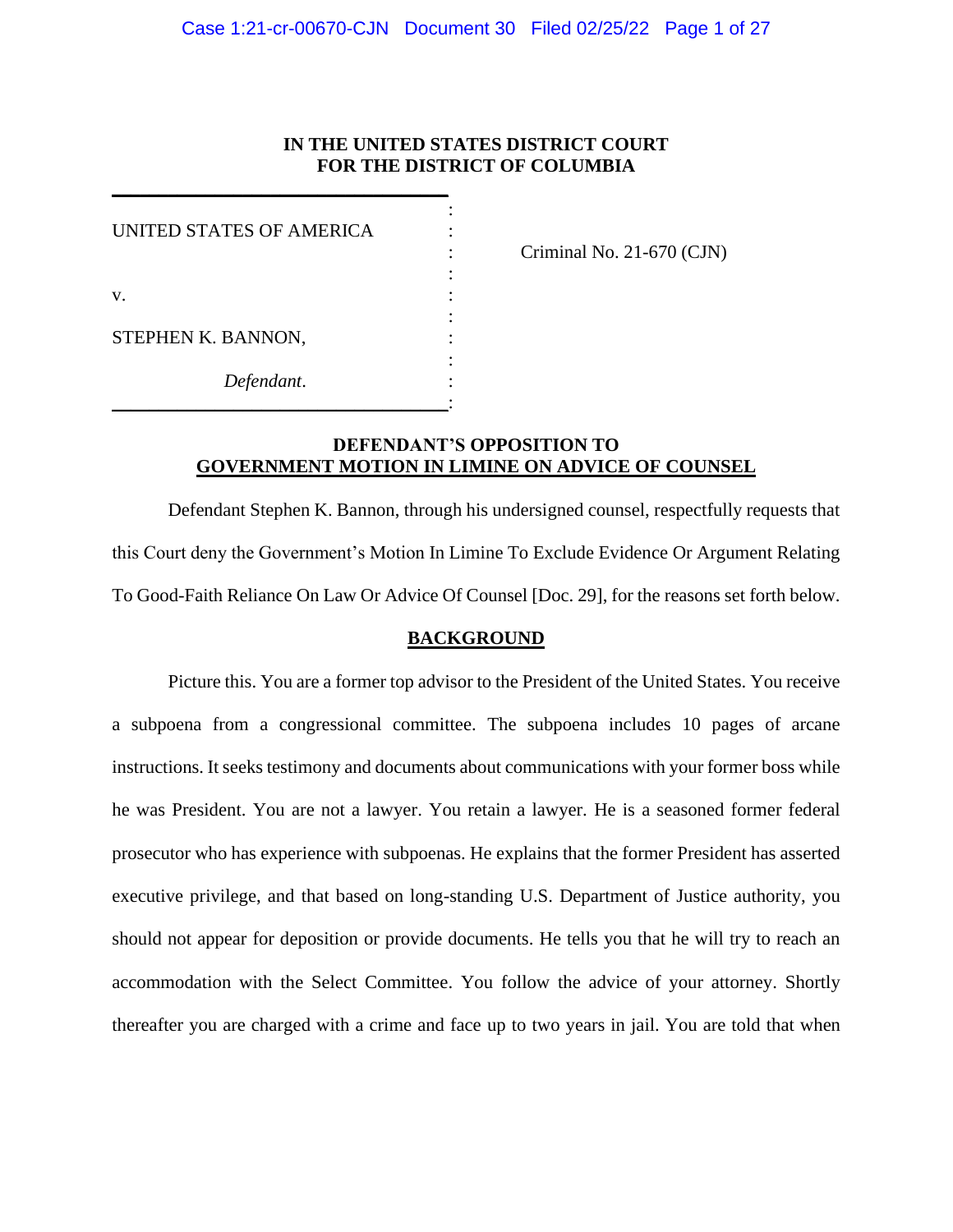## Case 1:21-cr-00670-CJN Document 30 Filed 02/25/22 Page 2 of 27

you go to trial, the Government does not want the jury to hear anything about your state of mind, your lawyer's advice about the law, or your reliance on your lawyer's advice. Justice or not?<sup>1</sup>

The foregoing is not a hypothetical situation. It is the position taken by the Government in this case. Yet every event in this case involved attorney advice. Every communication was between attorneys. The Select Committee sought service of the subpoena not on Mr. Bannon, but *via* his attorney, Robert J. Costello, Esquire. The communications that followed between the Select Committee and Mr. Bannon were all made through attorneys. These communications involved complex legal principles – such as executive privilege – that are the argot of lawyers, not laymen. Based upon clear legal authority, Mr. Costello explained the legal justifications and communications with Select Committee counsel to Mr. Bannon. Mr. Costello provided legal justifications for Mr. Bannon's position to the Select Committee and received responses back from Select Committee attorneys. Mr. Costello provided legal advice to Mr. Bannon, and Mr. Bannon acted on that advice.

Mr. Costello's advice, followed by Mr. Bannon, included the following:

- The Select Committee subpoena was invalid, based on long-standing U.S. Department of Justice authority, because the Select Committee would not allow former President Donald J. Trump's counsel to be present at Mr. Bannon's deposition, so as to protect executive privilege;
- A former White House official does not violate 2 U.S.C. § 192 when a President invokes executive privilege in response to a congressional subpoena, based upon U.S. Department of Justice authority;
- Mr. Bannon could not waive executive privilege, since the privilege belonged to former President Trump; and
- Because former President Trump asserted executive privilege, Mr. Bannon was not in a position to determine what documents or testimony he could lawfully provide to the Select Committee; and

<sup>1</sup> *See*, *generally*, *A Theory Of Justice,* John Rawls (1971) (in creating the rules of a just society, the author must not know in advance where they would end up within that society).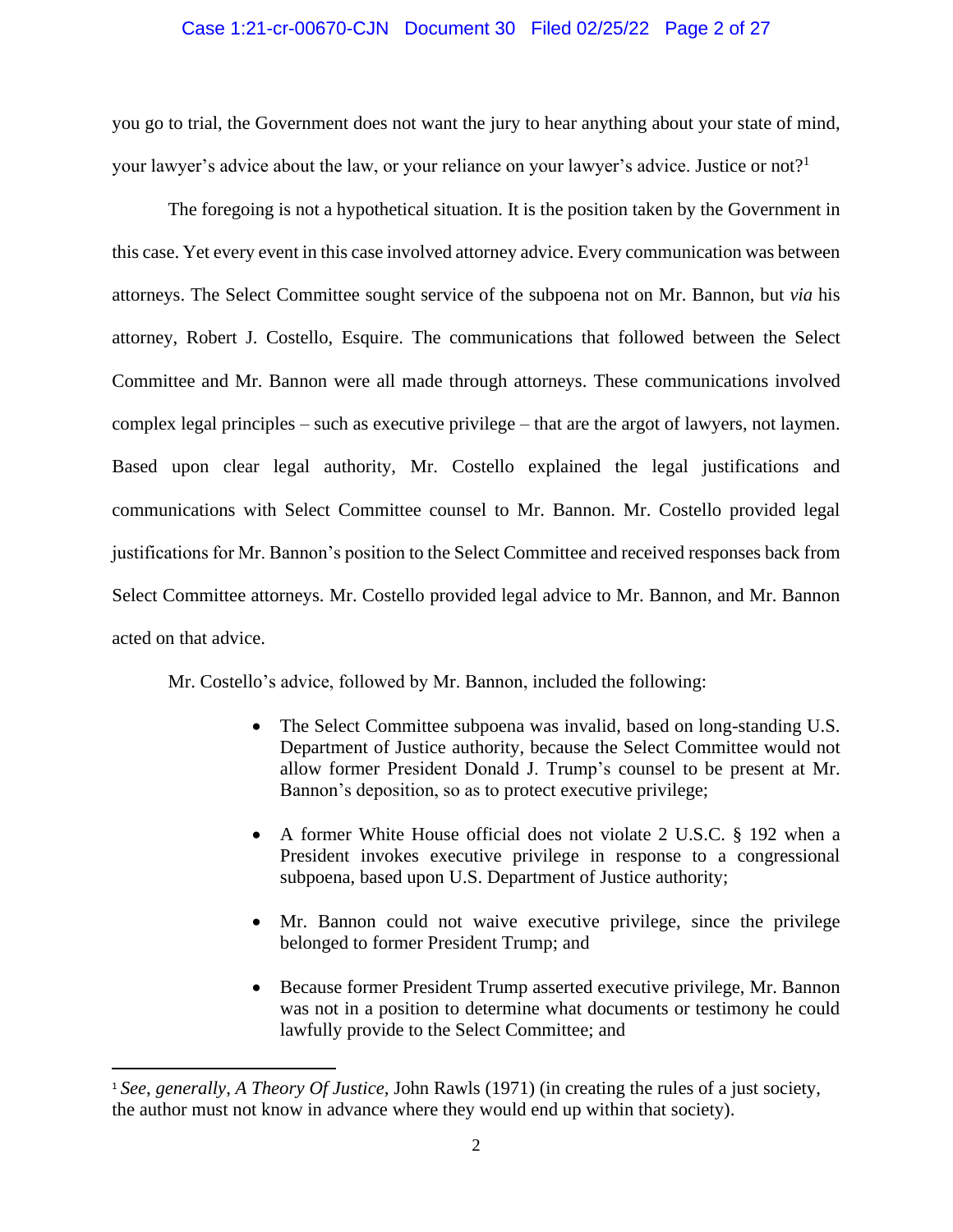• Consistent with prior experience, the lawyers involved would attempt to reach an accommodation between the two political branches, or the matter would be determined by a court of law.

To be sure, there was a difference of opinion on the legal issues between lawyers for the Select Committee and Mr. Bannon's attorney. On behalf of Mr. Bannon, Mr. Costello asked the Select Committee to allow a judge to decide the complex legal questions and declared that Mr. Bannon would respond to the subpoena once the privilege issues had been resolved. That was not an unreasonable position, given that where the political branches have a dispute involving executive privilege, it is the role of the judiciary to "'say what the law is.'" *United States v. Nixon*, 418 U.S. 683, 705 (1974) (quoting *Marbury v. Madison*, 5 U.S. 137, 177 (1803)). Yet the Select Committee rejected that request. Mr. Costello, again on behalf of Mr. Bannon, also asked the Select Committee for a one-week adjournment after former President Trump filed a civil lawsuit seeking the judicial determination of certain executive privilege issues. That request was denied. Instead, the very same day the Select Committee initiated this criminal prosecution.

Now, the Government wants to whitewash that history. The Government makes two principal arguments in support of its motion. First, the Government argues that a person commits a crime if they receive a congressional subpoena and decides not to appear or produce documents on the return date, regardless of the reason. [Doc. 29 at 3-6]. The Government's theory – based on a 60-year-old case that has been rendered obsolete by subsequent decisions – is without merit. Controlling law dictates that 2 U.S.C. § 192 is not a strict liability crime, as the Government contends. The Supreme Court has clarified that the word "willfully" in criminal statutes means knowledge that one's actions are unlawful. *See Bryan v. United States*, 524 U.S. 184, 191-192 (1998); *Ratzlaf v. United States,* 510 U.S. 135, 137 (1994).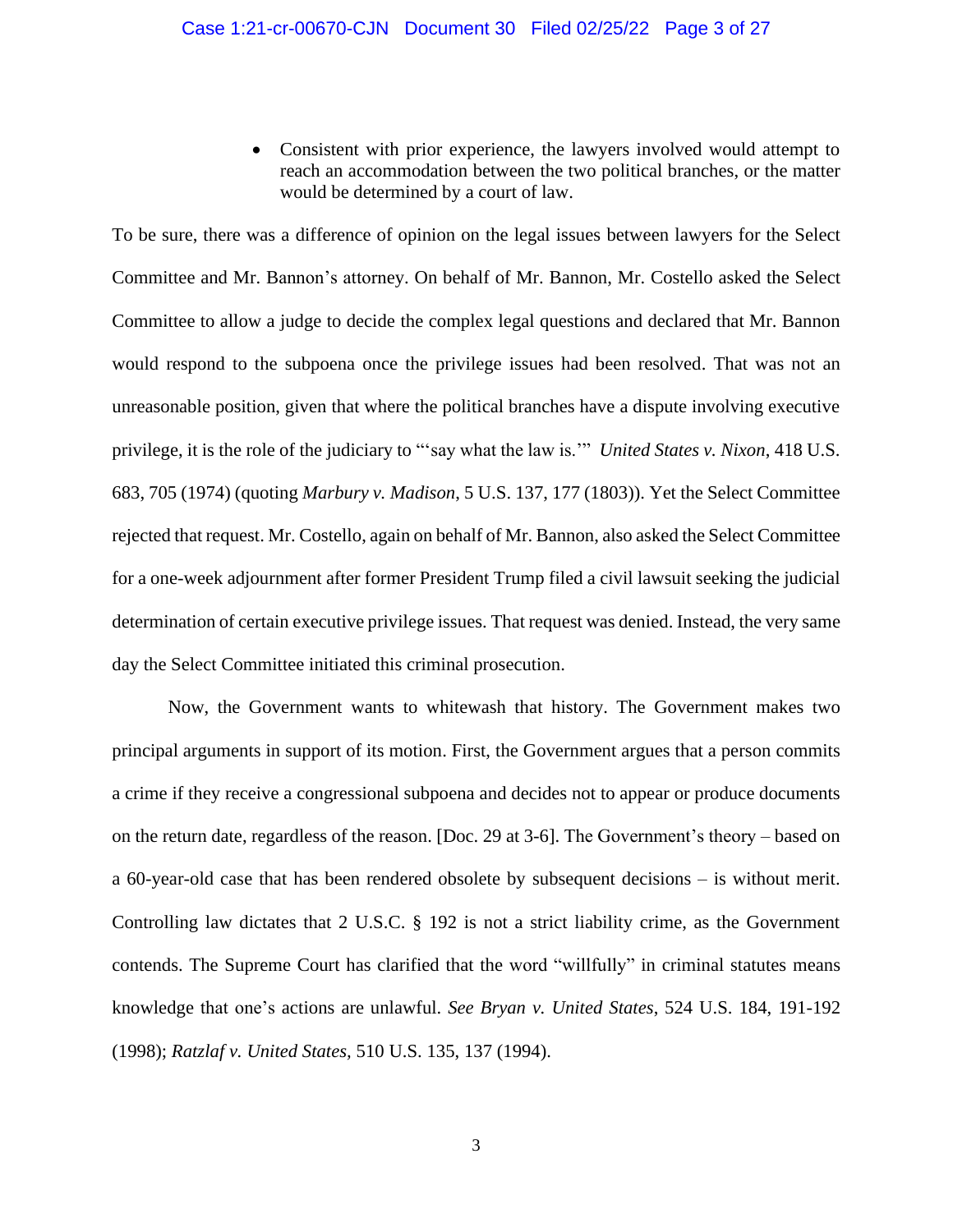#### Case 1:21-cr-00670-CJN Document 30 Filed 02/25/22 Page 4 of 27

Notably, none of the cases cited by the Government involve a former top Presidential advisor facing demands from a congressional committee on one hand, and an assertion of executive privilege by a former President on the other hand. U.S. Department of Justice policy provides clear direction. In such circumstances, Mr. Costello's advice to Mr. Bannon about what the law requires and Mr. Bannon's reliance and right to rely on the advice of his attorney is highly relevant in a subsequent criminal prosecution.

The Government's second argument is that this Court should rely upon legal principles that pertain to criminal Contempt of Court (18 U.S.C. § 401(3)) when construing the Contempt of Congress statute (2 U.S.C. § 192). No canon of statutory construction supports this theory, given the different language used in the two statutes. Beyond that, Contempt of Court is a different species entirely – unlike either civil or criminal actions. Contempt of Court involves an assertion of power to enforce obedience and keep the legal system functioning.

The Government alleges that Mr. Bannon committed a crime. Every act that they intend to rely upon as proof involved Mr. Bannon's reliance upon legal advice. Yet the Government wants to redact the legal advice before presenting the evidence to the jury. The question remains: why would the Government not want evidence of Mr. Bannon's actual intent presented to the jury?

#### **Relevant Facts<sup>2</sup>**

On September 23, 2021, Kristen Amerling, Esq. ("Ms. Amerling"), Chief Counsel and Deputy Staff Director of the Select Committee, telephoned Robert J. Costello, Esquire ("Mr. Costello"), to ascertain whether he represented Stephen K. Bannon, and to inquire whether he was authorized to accept a subpoena directed to Mr. Bannon. [US-000255]. Mr. Costello confirmed that he represented Mr. Bannon and stated that he would seek authorization and get back to her.

<sup>2</sup> See also Declaration of Robert J. Costello, Esquire [Exhibit "1" hereto].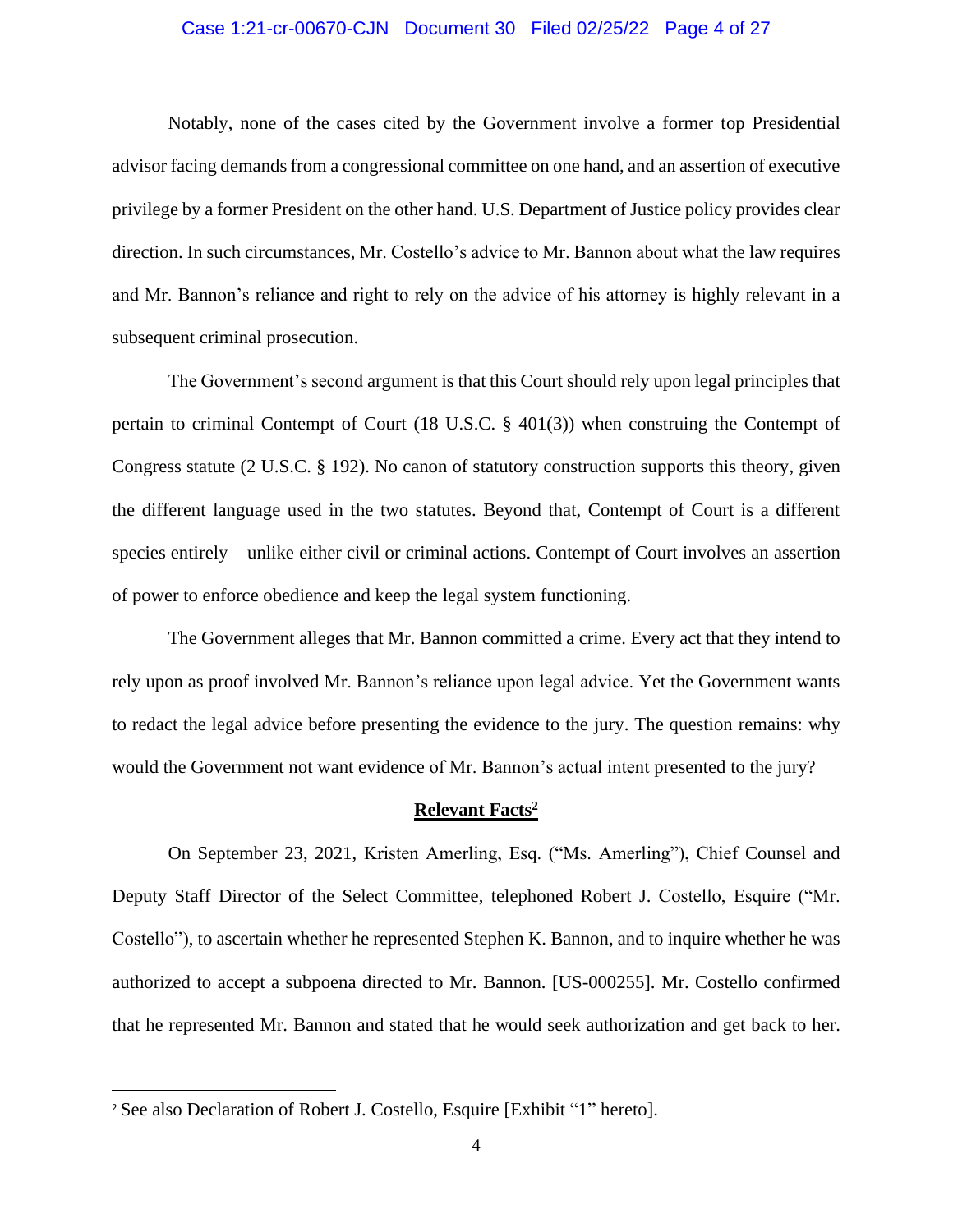#### Case 1:21-cr-00670-CJN Document 30 Filed 02/25/22 Page 5 of 27

That same day, Ms. Amerling emailed Mr. Costello a subpoena for Mr. Bannon along with other attachments. [US-000001 to 000010]. Ms. Amerling acknowledged in her email that Mr. Costello would check with his client about acceptance of service. *Id*. Despite not having received acceptance of service, Ms. Amerling sent an attachment to the email that included a "Proof of Service" which stated that she had "Served" the subpoena on "9/23/21" and the "Manner of service" was "email to attorney for Mr. Bannon, Robert Costello . . .." [US-000002]. On September 24, 2021, Mr. Costello agreed to accept service of the subpoena on Mr. Bannon's behalf. [US-000257]. The subpoena had a return date of October 14, 2021, for Mr. Bannon's testimony. [US-000001].

On October 5, 2021, Justin Clark, Esquire, counsel to former President Donald J. Trump, telephoned Mr. Costello and advised him that President Trump was invoking executive privilege with respect to the subpoena to Mr. Bannon. [US-001098]. On October 6, 2021, Mr. Costello received a letter from Mr. Clark, which stated, in pertinent part:

President Trump vigorously objects to the overbreadth and scope of these requests and believes they are a threat to the institution of the Presidency and the independence of the Executive Branch.

Through the Subpoenas, the Select Committee seeks records and testimony purportedly related to the events of January  $6<sup>th</sup>$ , 2021, including but not limited to information which is potentially protected from disclosure by the executive and other privileges, including among others, the presidential communications, deliberative process, and attorney-client privileges. President Trump is prepared to defend these fundamental privileges in court

Therefore to the fullest extent permitted by law, President Trump instructs Mr. Bannon to: (a) where appropriate, invoke any immunities and privileges he may have from compelled testimony in response to the Subpoena; (b) not produce any documents concerning privileged material in response to the Subpoena; and (c) not provide any testimony concerning privileged material in response to the Subpoena.

[US-000971].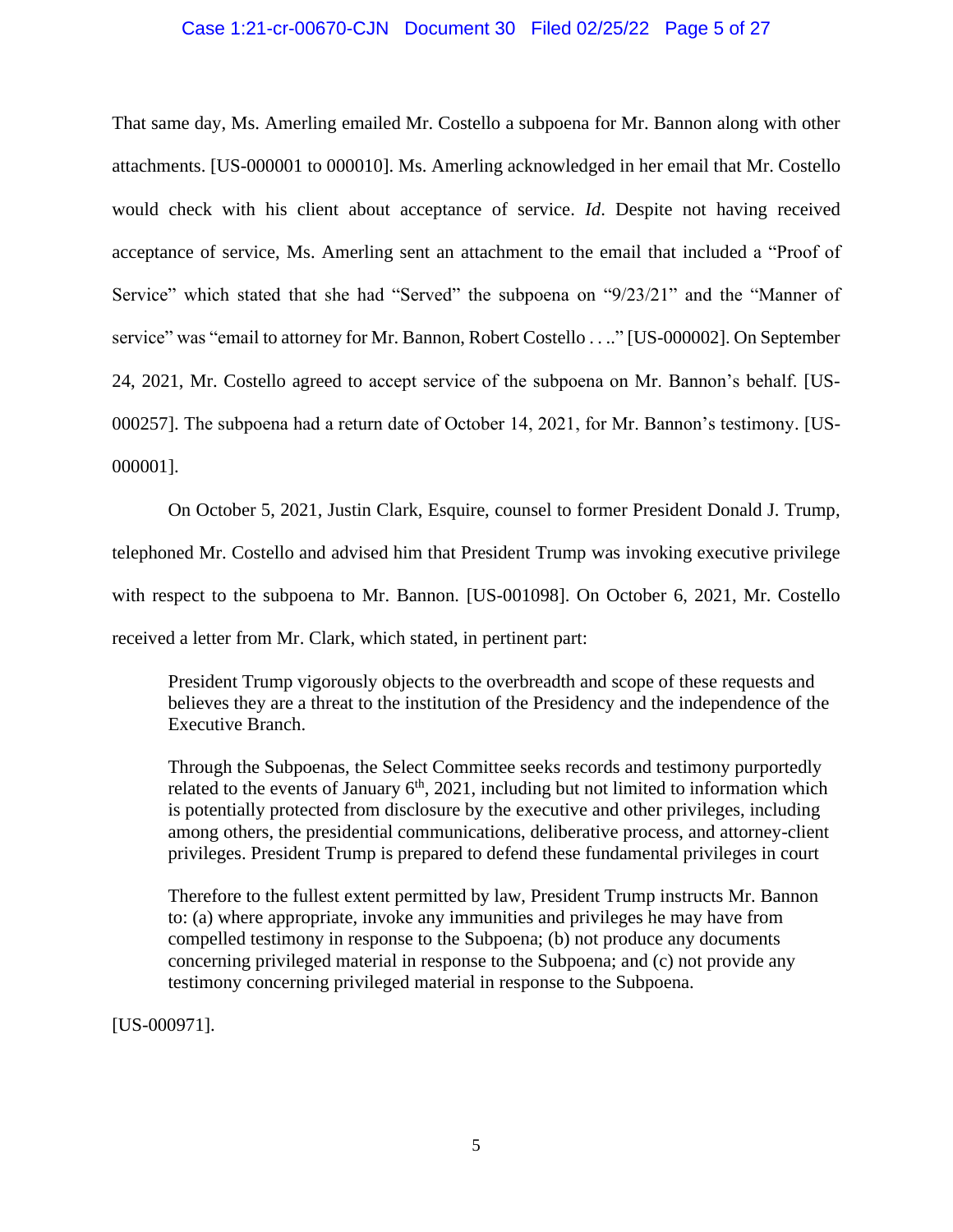#### Case 1:21-cr-00670-CJN Document 30 Filed 02/25/22 Page 6 of 27

Upon receipt of this letter from President Trump's counsel, Mr. Costello provided legal advice to Mr. Bannon. Mr. Costello advised Mr. Bannon that he did not have the ability to waive executive privilege and he did not have the ability to discern what documents or communications were privileged, since that authority belonged to former President Trump. [US-001771]. Mr. Costello further advised Mr. Bannon that he should not provide documents or testify in response to the subpoena, because Mr. Bannon must be guided by President Trump's invocation of privilege, pending an accommodation between the Select Committee and former President Trump, or a judicial resolution of the matter. [US-001098].

Mr. Costello advised Mr. Bannon that based upon legal authority in binding authoritative opinions published by the U.S. Department of Justice Office of Legal Counsel (OLC), Mr. Bannon did not have to appear or produce documents in response to the Select Committee subpoena. Mr. Costello advised that the subpoena was invalid, among other reasons, because the Select Committee prohibited counsel for President Trump from being present at the deposition in order to protect executive privilege. [US-001772, 001779]. Mr. Costello confirmed with a Select Committee attorney that the Select Committee would not allow counsel for President Trump to attend Mr. Bannon's deposition in order to protect executive privilege. [US- 000317 to 000318].

On October 7, 2021, Mr. Costello emailed Ms. Amerling a letter detailing the communication from President Trump's counsel. It stated, in pertinent part, as follows:

It is therefore clear to us that since the executive privileges belong to President Trump, and he has, through his counsel, announced his intention to assert those executive privileges enumerated above, we must accept his direction and honor his invocation of executive privilege. As such, until these issues are resolved, we are unable to respond to your request for documents and testimony…We will comply with the directions of the courts, when and if they rule on these claims of both executive and attorney client privileges. Since these privileges belong to President Trump and not to Mr. Bannon, until these issues are resolved, Mr. Bannon is legally unable to comply with you subpoena requests for documents and testimony.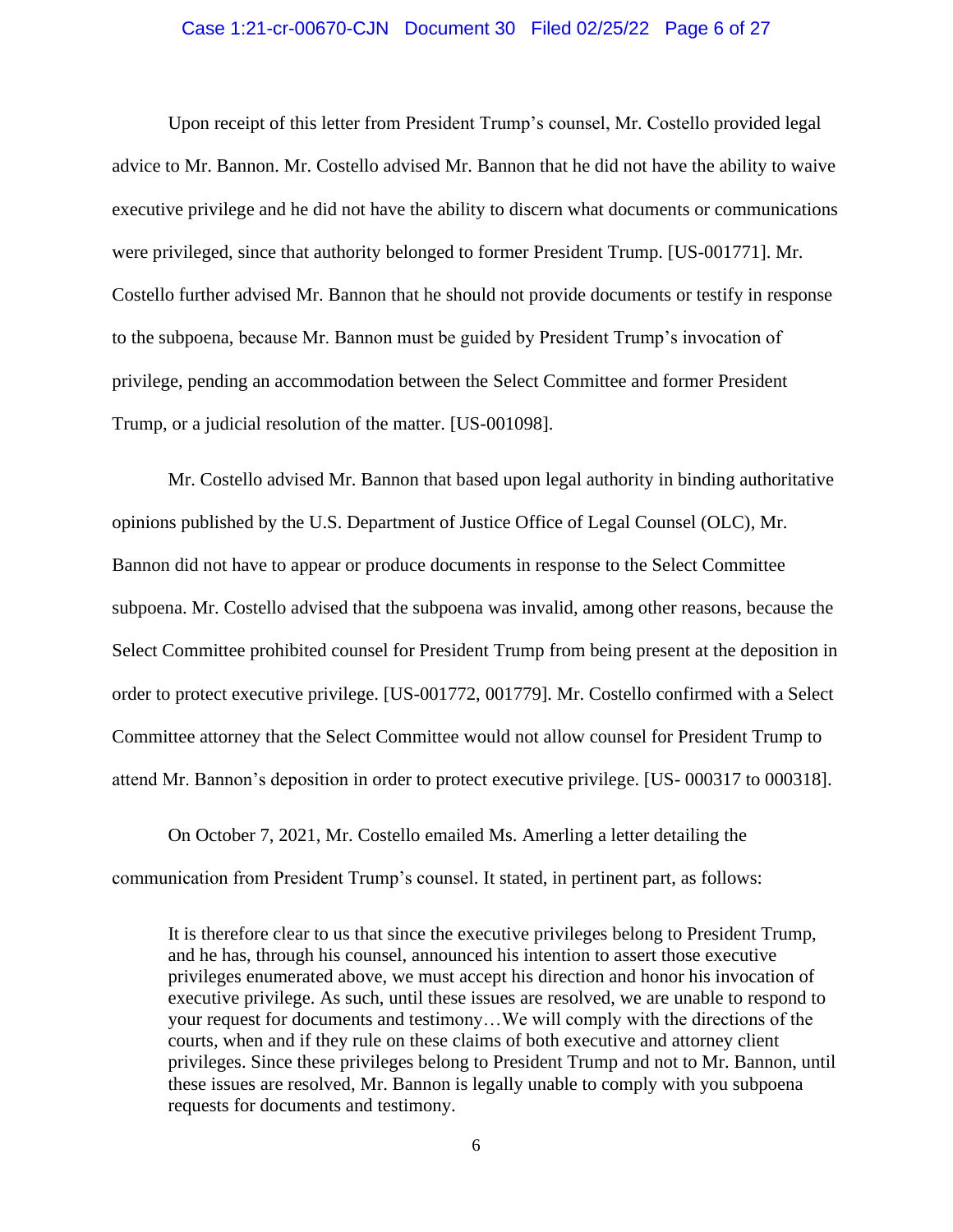#### Case 1:21-cr-00670-CJN Document 30 Filed 02/25/22 Page 7 of 27

[US-000234-235]. On October 8, 2021, Mr. Costello received a letter response from Congressman Bennie G. Thompson, Chair of the Select Committee, which rejected any assertion of privilege. [US-000238 to 000239].

On October 13, 2021, Mr. Costello spoke by telephone with Sean Tonolli, Esquire, Senior Investigative Counsel for the Select Committee. Among other things, Mr. Tonolli told Mr. Costello that the Select Committee would not allow an attorney for former President Trump to be present and participate in the deposition of Mr. Bannon, or to assert privilege objections on behalf of President Trump. [US-000317]. Mr. Costello advised Mr. Bannon that, based upon OLC opinions, Mr. Bannon need not appear for a congressional deposition at which President Trump's attorney could not be present to assert executive privilege because the subpoena was unconstitutional and a nullity. [US-001780].

In a separate telephone call that same day, Mr. Costello told Mr. Tonolli that he had asked counsel for President Trump (Mr. Clark) to delineate the subject areas upon which President Trump was invoking executive privilege, but had not received a response, and that Mr. Bannon was not in a position to draw those lines himself. [US-000318]. Mr. Costello informed Mr. Tonolli that the privilege issues needed to be resolved between the Select Committee and President Trump and that Mr. Bannon was on the sidelines of this inter-branch dispute. [US-000318, 001780].

On October 13, 2021, Mr. Costello emailed to Ms. Amerling a letter to Chairman Thompson. In the letter, Mr. Costello provided legal authority for Mr. Bannon's position given President Trump's assertion of executive privilege and stated that Mr. Bannon intended to comply with the subpoena if President Trump withdrew his assertion of executive privilege, or if a court ruled on the matter. The letter stated, in pertinent part, as follows: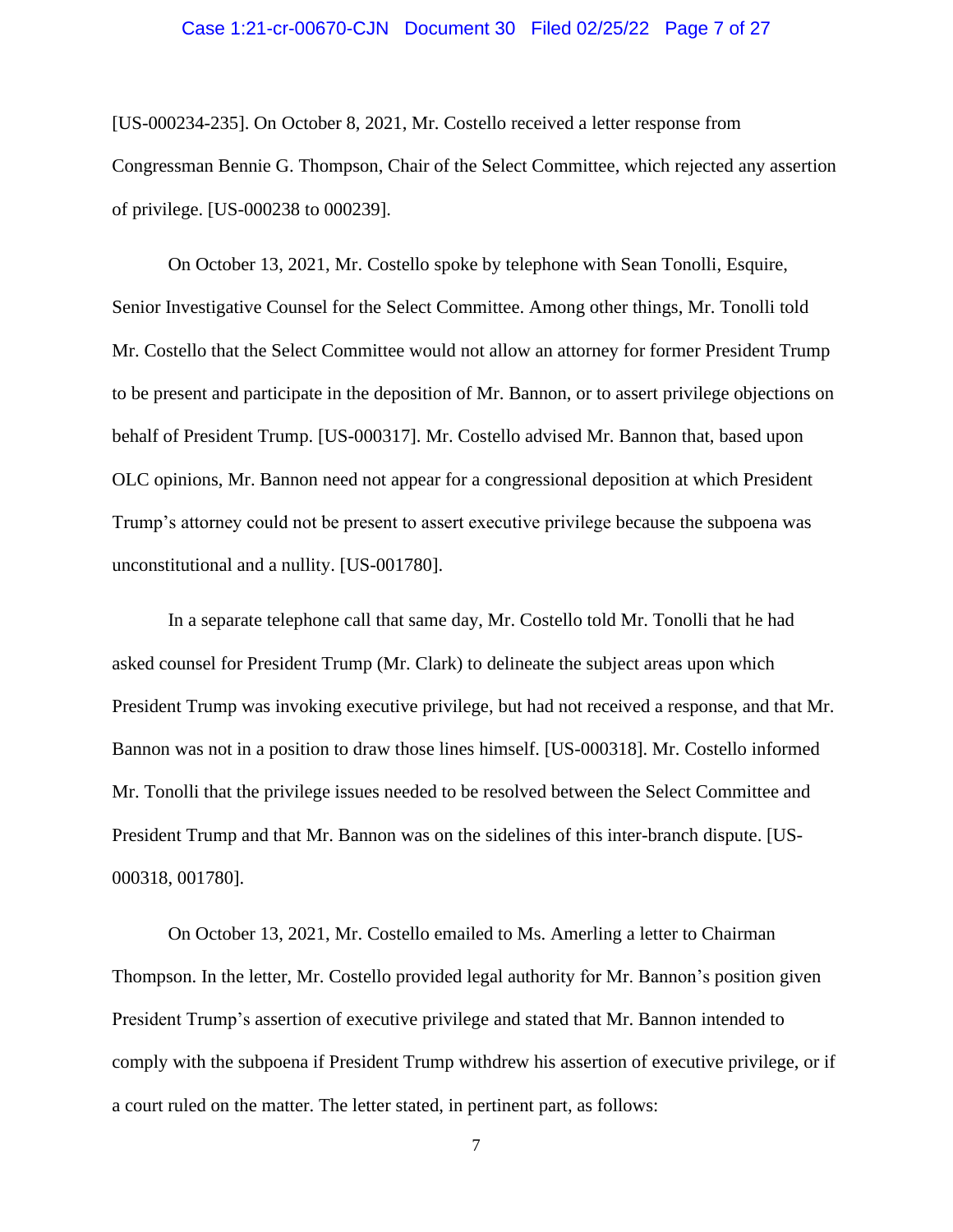Mr. Bannon's position is not in defiance of your Committee's subpoena; rather, Mr. Bannon noted that President Trump's counsel stated that they were invoking executive and other privileges and therefore directed us not to produce documents or give testimony that might reveal information President Trump's counsel seeks to legally protect. Mr. Bannon has testified on three prior occasions, before the Mueller Investigation, The House Intelligence Committee and the Senate Intelligence Committee. In each of those instances, when President Trump waived his invocation of the executive privileges, Mr. Bannon testified.

As recently as today, counsel for President Trump, Justin Clark, Esq., informed us that President Trump is exercising his executive privilege; therefore, he has directed Mr. Bannon not to produce documents or testify until the issue of executive privilege is resolved. Your Committee will have the right to challenge that exercise or its scope. That is an issue between the Committee and President Trump's counsel and Mr. Bannon is not required to respond at this time. See *Comm. on the Judiciary v. McGahn*, 415 F. Supp. 3d 148, FN 34 (D.D.C. 2019) ("The President can certainly identify sensitive information that he deems subject to executive privilege, and his doing so gives rise to a legal duty on the part of the aide to invoke the privilege on the President's behalf when, in the course of his testimony, he is asked a question that would require disclosure of that information.")[.]

Until such time as you reach an agreement with President Trump or receive a court ruling as to the extent, scope and application of the executive privilege, in order to preserve the claim of executive and other privileges, Mr. Bannon will not be producing documents or testifying. As noted previously, Mr. Bannon will revisit his position if President Trump's position changes or if a court rules on this matter.

[US-000315 to 000316]. Mr. Bannon followed Mr. Costello's legal advice and did not appear for

deposition on October 14, 2021. [US-000277-288].

On October 15, 2021, Ms. Amerling emailed Mr. Costello a letter signed by Chairman

Thompson. Among other things, the letter stated that the Select Committee planned to meet on

October 19, 2021, to consider whether to request that the U.S. House of Representatives find Mr.

Bannon in contempt. The letter invited Mr. Costello to provide additional information on Mr.

Bannon's behalf by October 18, 2021. [US-000300 to 000301].

On October 18, 2021, upon learning about the filing of a civil lawsuit, Mr. Costello sent

an email to Ms. Amerling. The attachment to that email was a letter to Chairman Thompson

requesting a short adjournment. The letter stated, in pertinent part, the following: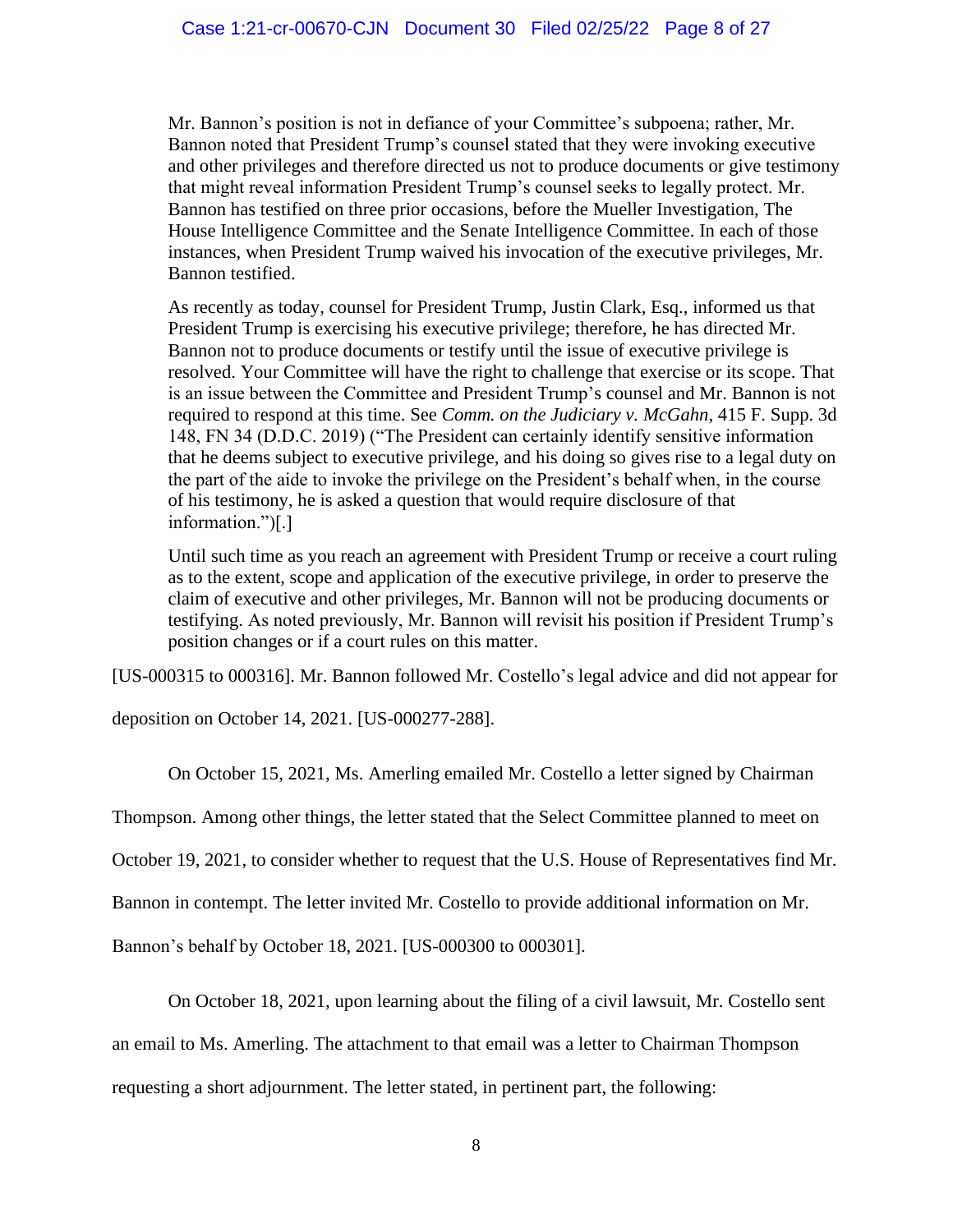#### Case 1:21-cr-00670-CJN Document 30 Filed 02/25/22 Page 9 of 27

We write on behalf of Stephen Bannon. We have just been advised of the filing of a lawsuit in federal court for the District Court of Columbia entitled Donald J. Trump v. Bennie Thompson, et al., 21-Civ-02769 (D.D.C. 2021). In light of this late filing, we respectfully request a one-week adjournment of our response to your latest letter so that we might thoughtfully assess the impact of this pending litigation.

[US-000290].

The next morning, on October 19, 2021, Ms. Amerling emailed Mr. Costello a oneparagraph response from Chairman Thompson rejecting Mr. Bannon's request for a one-week adjournment, noting that the Select Committee's work was too "important and urgent" to justify a one-week adjournment. [US-000275]. The same day, the Select Committee voted to recommend that the U.S. House of Representatives find Mr. Bannon in Contempt of Congress. [US-000322]. On October 21, 2021, the U.S. House of Representatives voted 229-202, largely along party lines, to find Mr. Bannon in Contempt of Congress. [US-000459-504].

Mr. Costello commenced discussions with representatives of the U.S. Attorney's office on Mr. Bannon's behalf, seeking to persuade them that a criminal prosecution would be a mistake. Mr. Costello made clear to Government counsel that Mr. Bannon acted upon his legal advice, that the advice was based upon authoritative OLC opinions, and that long-standing DOJ policy precluded a criminal prosecution. [US-001779 to 001782; US-001098 to 001105].

On November 12, 2021, the indictment followed. [Doc. 1].

#### **ARGUMENT**

## **A. Evidence Of Advice Of Counsel Negates Criminal Intent**

The Select Committee sought the criminal prosecution of Mr. Bannon. If the Select Committee really wanted information from Mr. Bannon, it could have taken the path suggested by Mr. Bannon – having a judge decide the legal questions in the civil context. When the Government proceeds with a criminal prosecution under 2 U.S.C. § 192, the accused is entitled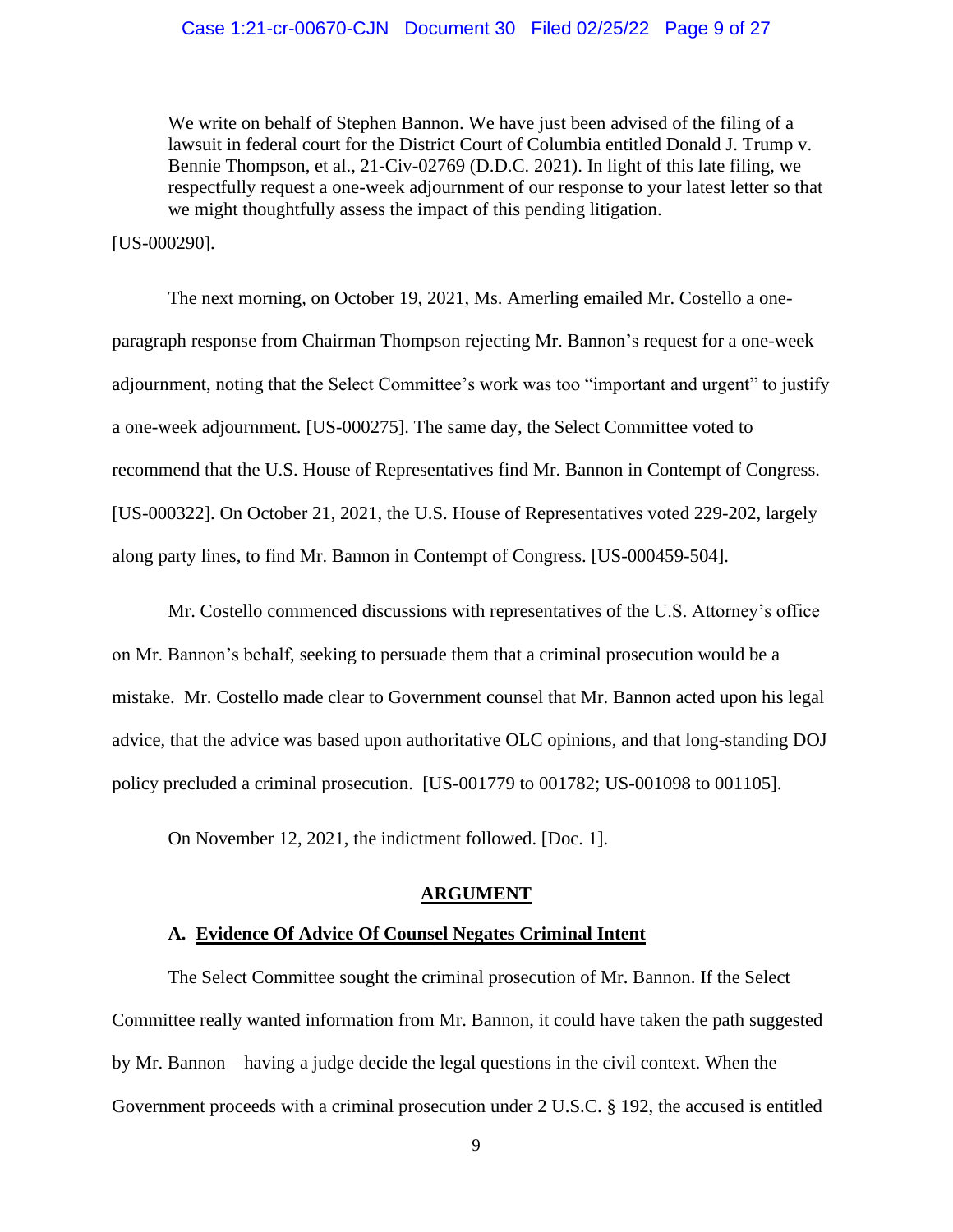#### Case 1:21-cr-00670-CJN Document 30 Filed 02/25/22 Page 10 of 27

to "every safeguard which the law accords in all other federal criminal cases." *Russell v. United States*, 369 U.S. 749, 755 (1962). Now, the Government essentially asks this Court to rule that Mr. Bannon cannot put on a defense. *See* [Doc. 29 at 1] ("Any evidence or argument relating to the Defendant's or his counsel's views of the law, or the Defendant's reliance on it, should therefore be excluded at trial."). The Government's position is that it need only prove that Mr. Bannon received a subpoena and did not appear. This position must be rejected, as it would violate Mr. Bannon's constitutionally-based due process and trial rights.

Every citizen accused of a crime must be afforded the constitutional right to present a defense. *See Crane v. Kentucky*, 476 U.S. 683, 690 (1986) ("The Constitution guarantees criminal defendants 'a meaningful opportunity to present a complete defense.'") (quoting *California v. Trombetta*, 467 U.S. 479, 485 (1984)). It is a fundamental right rooted in the Fifth Amendment's Due Process Clause and the Sixth Amendment's Compulsory Process and Confrontation Clauses, as well as other fair trial rights. That guarantee extends to the evidence and argument a defendant is allowed to present, and the jury instructions on defense theories. *See*, *e.g*., *United States v. Johnson*, 944 F.2d 980, 988 (2d Cir.) ("A criminal defendant is entitled to a jury charge that reflects any defense theory for which there is a foundation in the evidence."), *cert*. *denied*, 126 L.Ed. 2d 364, 114 S. Ct. 418 (1993).

Reliance on advice of counsel fundamentally negates guilt. It bears on whether a defendant acted "willfully" knowing that the action was unlawful. That is why the failure to instruct a grand jury on advice of counsel may require dismissal of the indictment. *United States v. Stevens*, 771 F. Supp. 2d 556, 567-568 (D. Md. 2011). <sup>3</sup> That is also why failure to provide an

<sup>&</sup>lt;sup>3</sup> A significant exception to the general rule that a prosecutor need not present exculpatory evidence to a grand jury. *See United States v. Williams*, 504 U.S. 36 (1992).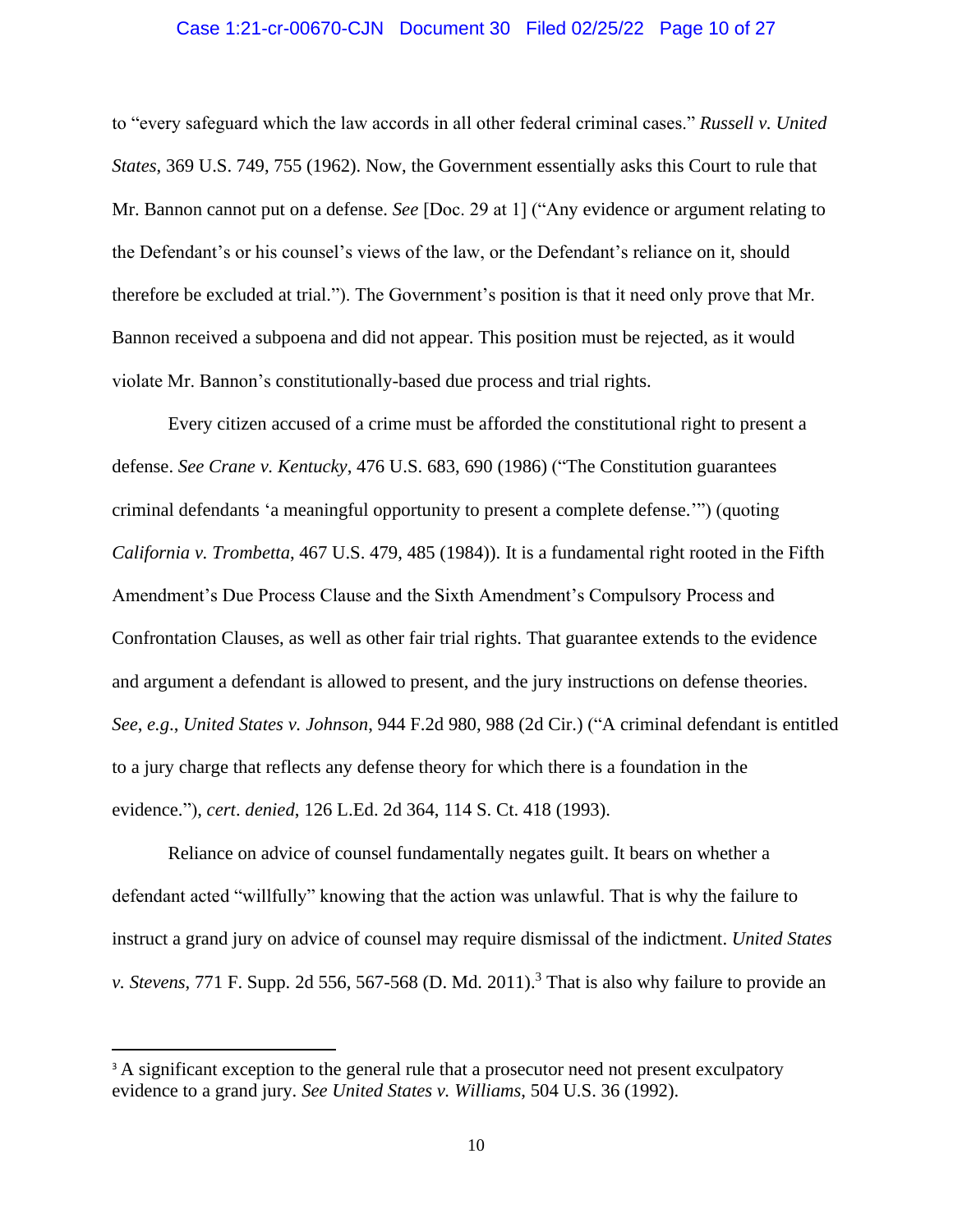## Case 1:21-cr-00670-CJN Document 30 Filed 02/25/22 Page 11 of 27

advice of counsel jury instruction at trial may warrant reversal. *See United States v. DeFries*, 129

F.3d 1293, 1308-1309 (D. C. Cir. 1997) (reversing conviction for failure to give advice of

counsel jury charge in embezzlement case, where defense evidence suggested that they relied on

advice of counsel that their "severance payments" were not unlawful).

A central issue in any criminal prosecution is the intent or *mens rea* element of the

offense charged. The Contempt of Congress statute charged in this case provides as follows:

Every person who having been summoned as a witness by the authority of either House of Congress to give testimony or to produce papers upon any matter under inquiry before either House, or any joint committee established by a joint or concurrent resolution of the two Houses of Congress, or any committee of either House of Congress, *willfully makes default*, or who, having appeared, refuses to answer any question pertinent to the question under inquiry, shall be deemed guilty of a misdemeanor, punishable by a fine of not more than \$1,000 nor less than \$100 and imprisonment in a common jail for not less than one month nor more than twelve months.

2 U.S.C. § 192 (emphasis added).

The Supreme Court has noted that the statute describes two separate types of conduct: (1)

"willfully makes default" and (2) appears but refuses to answer a pertinent question. *United* 

*States v. Murdock*, 290 U.S. 389 (1933). The Supreme Court found that:

Two distinct offenses are described in the disjunctive, and in only one of them is willfulness an element. Sinclair, having been summoned, attended the hearing. He was therefore guilty of no willful default in obeying a summons. He refused to answer certain questions not because his answers might incriminate him, for he asserted they would not, but on the ground the questions were not pertinent or relevant to the matters then under inquiry. The applicable statute did not make a bad purpose or evil intent an element of the misdemeanor of refusing to answer, but conditioned guilt or innocence solely upon the relevancy of the question propounded. Sinclair was either right or wrong in his refusal to answer, and, if wrong, he took the risk of becoming liable to the prescribed penalty.

*Murdock*, *supra*, 290 U.S. at 397. The language suggests that even as early as 1933, the Supreme

Court saw "bad purpose or evil intent an element of the misdemeanor of" the "willfully makes

default" offense.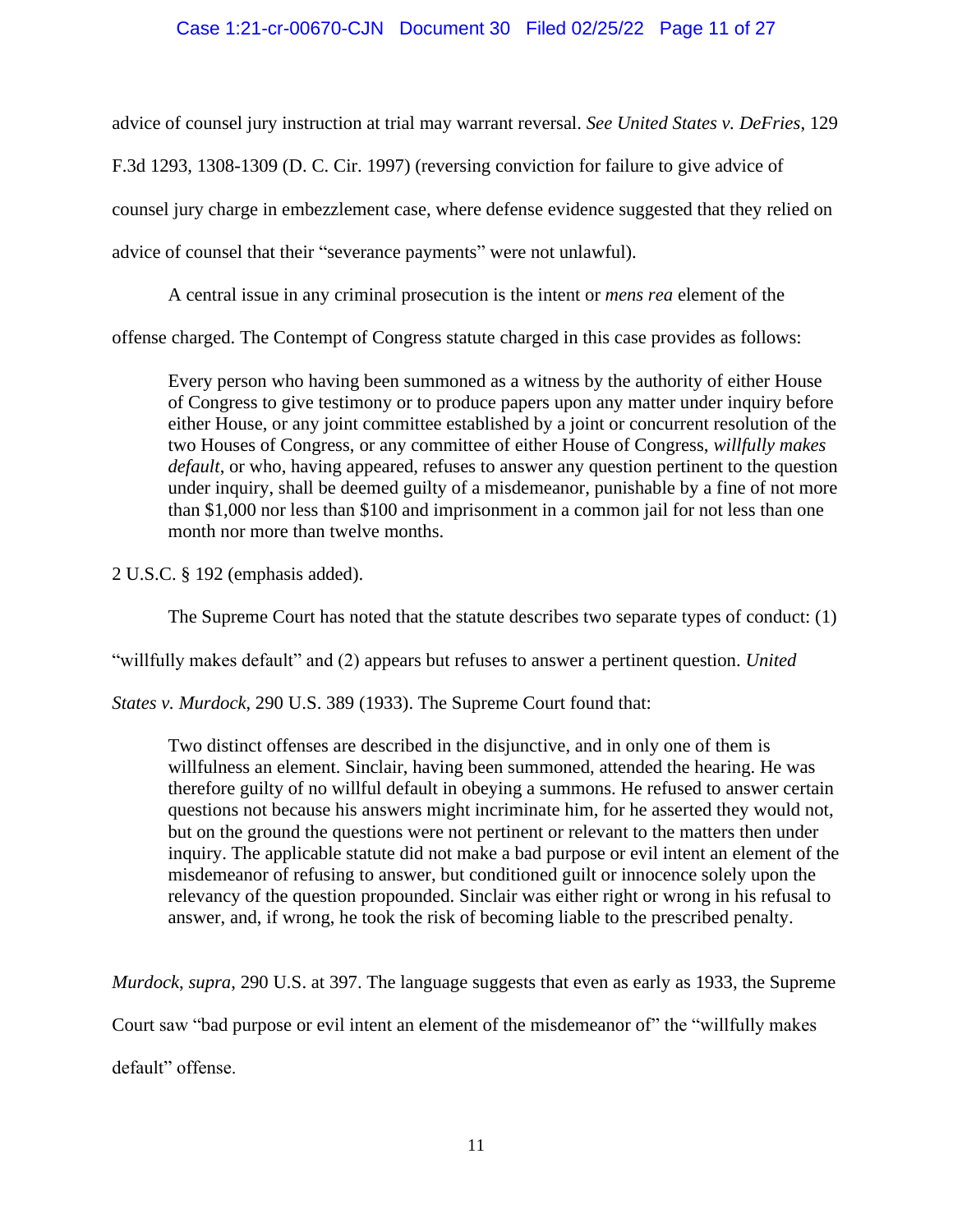## Case 1:21-cr-00670-CJN Document 30 Filed 02/25/22 Page 12 of 27

This is consistent with older Supreme Court cases which hold that "willfully" requires "bad purpose" or no "justifiable excuse." *See*, *e.g*., *Heikkinen v. United States*, 355 U. S. 273, 279 (1958) ("[I]t cannot be said that he acted willfully - *i.e*., with a bad purpose or without justifiable excuse") (internal quotations omitted); *Felton v. United States*, 96 U. S. 699, 702 (1878) (willfully implies a bad purpose). As discussed below, over time the Supreme Court moved away from the malleable concept of "bad purpose."

"Willfully makes default" is an inelegant formulation.<sup>4</sup> There is no definition of "makes" default" or "willfully" in 2 U.S.C. § 192. Generally, "makes default" means failure to fulfill a legal duty.<sup>5</sup> *See* Default, BLACK'S LAW DICTIONARY (8th ed. 2004). "Willfully" is not surplusage. It adds yet another layer and must be construed in context. *See Bryan v. United States*, 524 U.S. 184, 191 (1998). In criminal statutes, "willfully" "typically refers to a culpable state of mind." *Bryan, supra,* 524 U.S at 191. "In other words, in order to establish a 'willful' violation of a statute, 'the Government must prove that the defendant acted with knowledge that his conduct was unlawful.'" *Id*. at 191-192 (quoting *Ratzlaf v. United States*, 510 U. S. 135, 137 (1994)). To meet its burden of proving a crime that requires that an action was done "willfully," the government must prove beyond a reasonable doubt "that the defendant acted with an evilmeaning mind, that is to say, that he acted with knowledge that his conduct was unlawful." *Bryan*, *supra*, 524 U.S. at 193.<sup>6</sup>

<sup>&</sup>lt;sup>4</sup> To the extent that the phrase "willfully makes default" is ambiguous, the defense reading should prevail. *See Adamo Wrecking Co. v. United States*, 434 U. S. 275, 284-285 (1978) ("'where there is ambiguity in a criminal statute, doubts are resolved in favor of the defendant.'") (quoting *United States v. Bass*, 404 U. S. 336, 348 (1971)).

<sup>5</sup> For instance, in the civil context, a party defaults when they fail to fulfill a legal obligation required by a contract.

<sup>&</sup>lt;sup>6</sup> The Supreme Court has distinguished this meaning of "willfully" from another term used in some criminal statutes, "knowingly." *See Bryan*, *supra*, 524 U.S. at 193 ("unless the text of the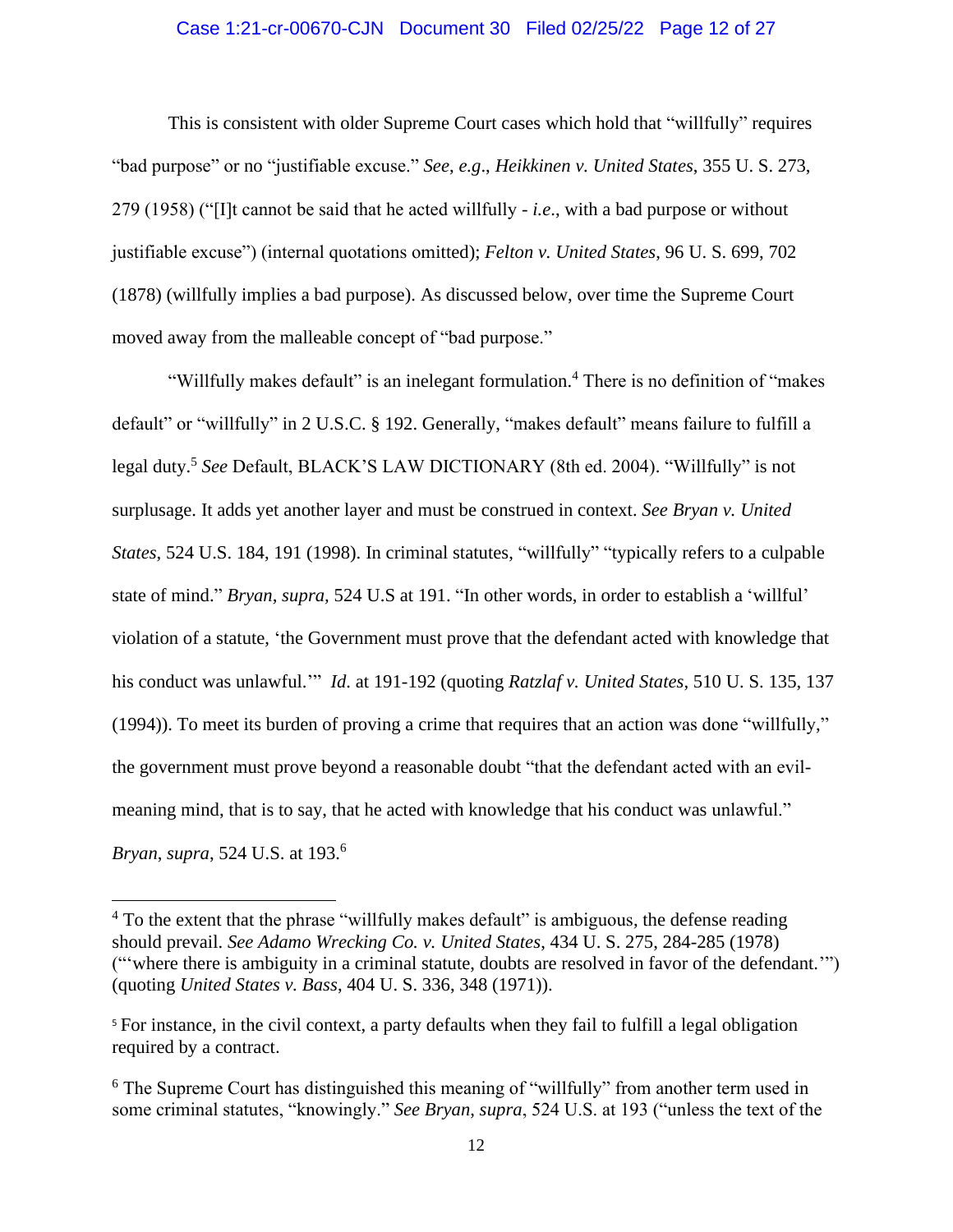#### Case 1:21-cr-00670-CJN Document 30 Filed 02/25/22 Page 13 of 27

The Government ignores controlling Supreme Court precedent that construes "willfully" as requiring proof that a defendant knew his conduct was unlawful. Instead, the Government relies upon *Licavoli v. United States*, 294 F.2d 207 (D.C. Cir. 1961). But that reliance is misplaced. First, *Licavoli* was decided based on *Sinclair v. United States*, 279 U.S. 263 (1957). *See Licavoli*, *supra*, 294 F.2d at 207. But *Sinclair* is no longer good law. *See United States v. Gaudin*, 515 U.S. 506, 520 (1995). The Supreme Court has eviscerated *Sinclair* in no uncertain terms. *Id*. at 520 ("[o]ther reasoning in *Sinclair*, not yet repudiated, we repudiate now"), and 521 ("we think *stare decisis* cannot possibly be controlling when, in addition to those factors, the decision in question has been proved manifestly erroneous, and its underpinnings eroded, by subsequent decisions of this Court").

 Significantly, in the six decades since *Licavoli*, the Supreme Court has provided clarity on the meaning of "willfully" in criminal statutes. *See Bryan*, *supra*, 524 U.S. at 196 (to establish "willfulness" the Government must prove that a defendant knew his conduct was unlawful); *Ratzlaff v. United States*, 510 U.S. 135, 138 (1994) ("to give effect to the statutory 'willfullness' specification, the Government had to prove [the defendant] knew the structuring he undertook was unlawful"). In fact, the D.C. Circuit has recognized a progression over time in the Supreme Court's construction of the word "willfully." *See*, *e.g*., *United States v. Burden*, 934 F.3d 675, 692-692 (D.C. Cir. 2019) (discussing Supreme Court approach to reading "willfully" as requiring proof that a defendant had a "culpable state of mind" and knew that his acts were unlawful). District courts have applied this law. *See United States v. Zeese*, 437 F. Supp. 3d 86, 94 (D.D.C. 2020) ("Generally, 'in order to establish a 'willful' violation of a statute, 'the

statute dictates a different result, the term 'knowingly' merely requires proof of knowledge of the facts that constitute the offense").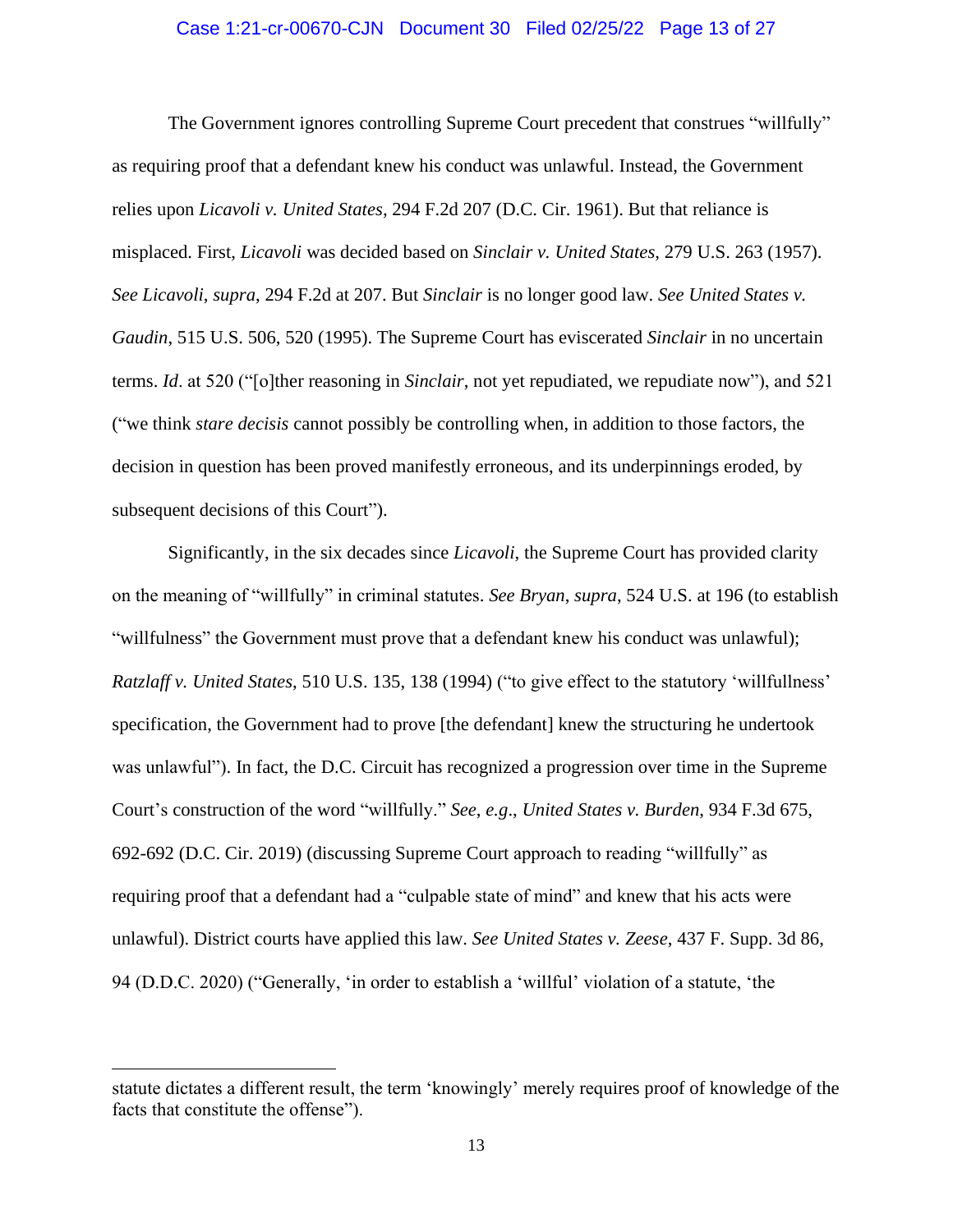#### Case 1:21-cr-00670-CJN Document 30 Filed 02/25/22 Page 14 of 27

Government must prove that the defendant acted with knowledge that his conduct was unlawful.'") (citation omitted).

The Government also relies on *dicta* in *Yellin v. United States*, 374 U.S. 109 (1963), a case which read in its entirety undermines the Government's position in this case. The Government's quotation of *dicta* from the opinion is misleading. [Doc. 29 at 4] ("should Yellin have refused to answer in the mistaken but good-faith belief that his rights had been violated, his mistake of law would be no defense"). The Government omits from its brief the next sentence in the opinion. *See Yellin*, *supra*, 374 U.S. at 123 ("But he would at least be entitled to submit the correctness of his belief to a court of law."). It is also curious that the Government omits from its brief the language in the paragraph from *Yellin* above its selected quotation, which reads as follows:

It may be assumed that if petitioner had expressly rested his refusal to answer upon a violation of Rule IV and the Committee nevertheless proceeded, he would be entitled to acquittal, were he able to prove his defense.

*Id*. This language supports the rule that a witness who offers evidence of a good faith and valid reason for not complying a congressional subpoena may be entitled to acquittal. That is the circumstance here, and Mr. Bannon should be afforded wide latitude to submit his defense to the jury.

The Government's proposed definition of "willfully" in this case is anomalous. The Government has provided no reason why recent controlling authority on the construction of "willfully" in the Contempt of Congress statute should be ignored. The Government submits that Mr. Bannon's *actual intent* in responding to the congressional subpoena is of no matter. But the Government provides no persuasive authority for this position. Quite to the contrary, the Supreme Court has made clear that under 2 U.S.C. § 192, an accused is entitled to "every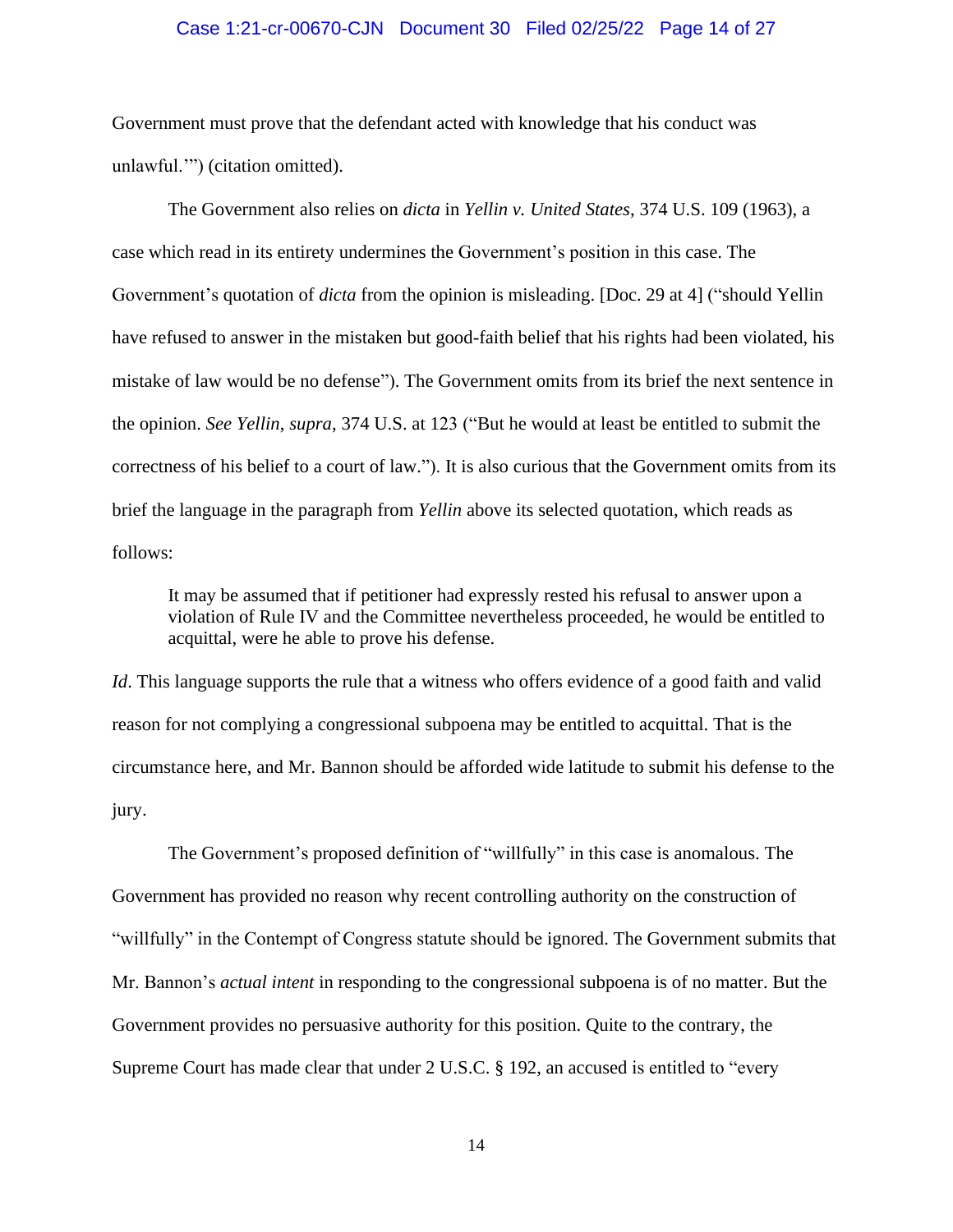#### Case 1:21-cr-00670-CJN Document 30 Filed 02/25/22 Page 15 of 27

safeguard which the law accords in all other federal criminal cases." *Russell*, *supra*, 369 U.S. at 755. In fact, in other cases involving the word "willfully" the Government has accepted – as it must – the Supreme Court's guidance on the meaning of "willfully." *See*, *e.g*., *United States v. Zeese,* 437 F. Supp. 3d 86, 95 (D. D.C. 2020) (Howell, C.J.) ("The government and the defendants thus agree that establishing a willful violation of 18 U.S.C. § 118 here requires proof that defendants *knew that it was unlawful* for them to remain in the Embassy after DSS agents had ordered them to leave.") (emphasis added).

#### **B. Reliance On OLC Opinions Negates Guilt**

The discussion above focuses on the intent element in *any* 2 U.S.C. § 192 prosecution. But the *specific circumstances of this case* further demonstrate that advice of counsel is a core issue that must be presented to the jury. This Court is well-versed in the separation-of-powers principles involved. For most of this country's history, disputes between the political branches involving the testimony and document production by executive branch witnesses have been resolved through accommodation, not criminal prosecution. Separation-of-powers interests have historically meant that senior advisors to a President could not be compelled to testify or produce documents to Congress. The rationale underlying this is that we want senior advisors to be candid and offer a range of ideas to be considered in Presidential decision-making. The assertion of executive privilege, which keeps those communications confidential, promotes candid discussions. *See In re Sealed Case*, 121 F.3d 729, 750 (D.C. Cir. 1997) (noting critical role that confidentiality plays in Presidential decision-making). Consistent with the separation of powers doctrine, Congress cannot dictate to the Executive Branch when and how executive privilege may be involved. Nor can Congress appoint itself as the arbiter of executive privilege disputes.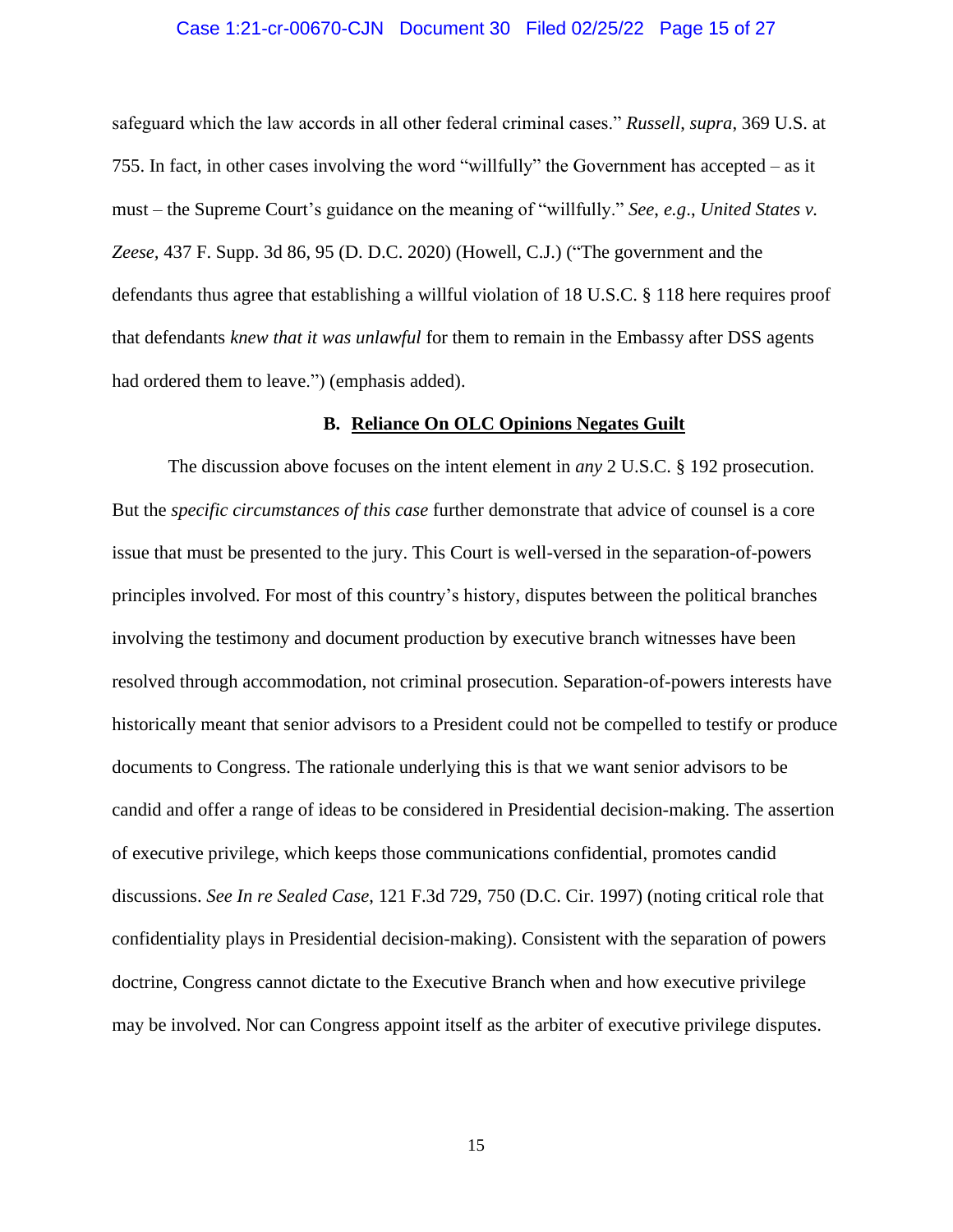### Case 1:21-cr-00670-CJN Document 30 Filed 02/25/22 Page 16 of 27

The actions taken by Mr. Bannon were consistent with long-standing legal principles as explained to him by his attorney. Mr. Bannon's actions were intended to allow the Select Committee and President Trump to reach an accord on the testimony and documents sought. *See United States v. AT&T*, 567 F.2d 121, 127 (D.C. Cir. 1977) (Congress and Executive Branch "should take cognizance of an implicit constitutional mandate to seek optimal accommodation" to resolve disputes). Mr. Bannon's attorney advised him that he could not waive executive privilege on his own. His actions were fully consistent with his understanding of the law. Therefore, evidence of the legal advice that Mr. Bannon relied upon must be presented to the jury.

Mr. Bannon received a congressional subpoena *via* his attorney, which included 10 pages of arcane instructions and definitions. A former top White House advisor, he was informed by Mr. Costello that the President who he had served was asserting executive privilege. As a lay person, it is not surprising that he sought legal advice, and relied upon it to navigate this complex legal issue. The fact that Mr. Bannon no longer worked in the White House added yet another layer of complexity. Again, this involves legal issues beyond the ken of a layperson. Mr. Bannon's lawyer – an experienced former federal prosecutor – provided legal advice based on specific U.S. Department of Justice OLC opinions that directly applied to the circumstances. Mr. Bannon followed that advice. He was subsequently charged with a crime for acting in accordance with that legal advice. These facts unquestionably bear on whether Mr. Bannon "willfully ma[de] default" and must be presented to the jury.

For instance, Mr. Bannon received and relied upon advice that pertained to the invalidity of the subpoena given constitutional separation-of-powers principles. Just re-reading the previous sentence signals that the issues involved are not within the daily knowledge of a lay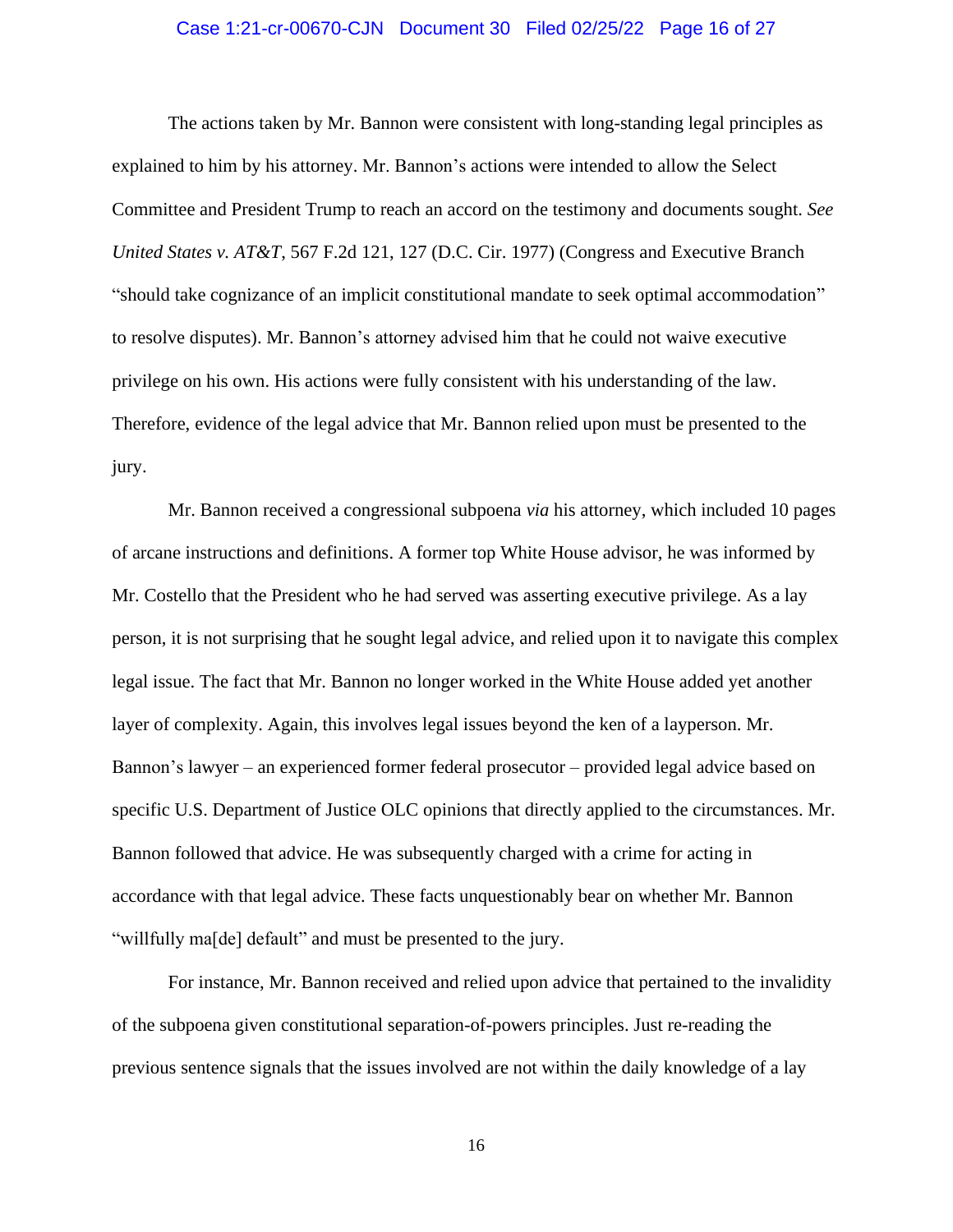## Case 1:21-cr-00670-CJN Document 30 Filed 02/25/22 Page 17 of 27

person. The sentence cries – "ask a lawyer." Thus, it should be no surprise that Mr. Bannon did

just that. As a starting point, OLC authority directs that all presidential communications are

presumptively privileged. *Congressional Oversight Of The White House*, 45 Op. O.L.C. \_\_, at

\*34 (Jan. 8, 2021), *available at* [https://www.justice.gov/olc/opinions-main.](https://www.justice.gov/olc/opinions-main) Moreover, the

Department of Justice has "long maintained . . . that the contempt statute does not apply to

executive branch officials who resist congressional subpoenas in order to protect the prerogatives

of the Executive Branch." *Id*. at 50. As recently as 2021, OLC has opined that:

The White House has declined to make many of the President's immediate advisers available since the establishment of the EOP, and for almost 50 years, the Department of Justice has articulated this position as a legal immunity – that "the President and his immediate advisers are absolutely immune from testimonial compulsion by a Congressional committee on matters related to their official duties." *Immunity of the Former Counsel*, 43 Op. O.L.C. \_\_, at \*3 (internal quotation marks omitted).21 As Assistant Attorney General Rehnquist explained:

The President and his immediate advisers – that is, those who customarily meet with the President on a regular or frequent basis – should be deemed absolutely immune from testimonial compulsion by a congressional committee. They not only may not be examined with respect to their official duties, but they may not even be compelled to appear before a congressional committee.

Memorandum for John D. Ehrlichman, Assistant to the President for Domestic Affairs, from

William H. Rehnquist, Assistant Attorney General, Office of Legal Counsel, *Re: Power of* 

*Congressional Committee to Compel Appearance or Testimony of "White House Staff"* at 7

(Feb. 5, 1971); *see also Immunity of the Former Counsel to the President from Compelled* 

*Congressional Testimony*, 43 Op. O.L.C. \_\_, at \*7-11 (July 10, 2007) ("*Immunity of Former* 

*Counsel"*), *available at* https://www.justice.gov/olc/opinions-main (listing historical examples of

immediate presidential advisors refusing to testify); Letter for Phillip E. Areeda, Counsel to the

President, from Antonin Scalia, Assistant Attorney General, Office of Legal Counsel, at 6 (Sept.

25, 1974) ("at least since the Truman Administration," presidential advisors "have appeared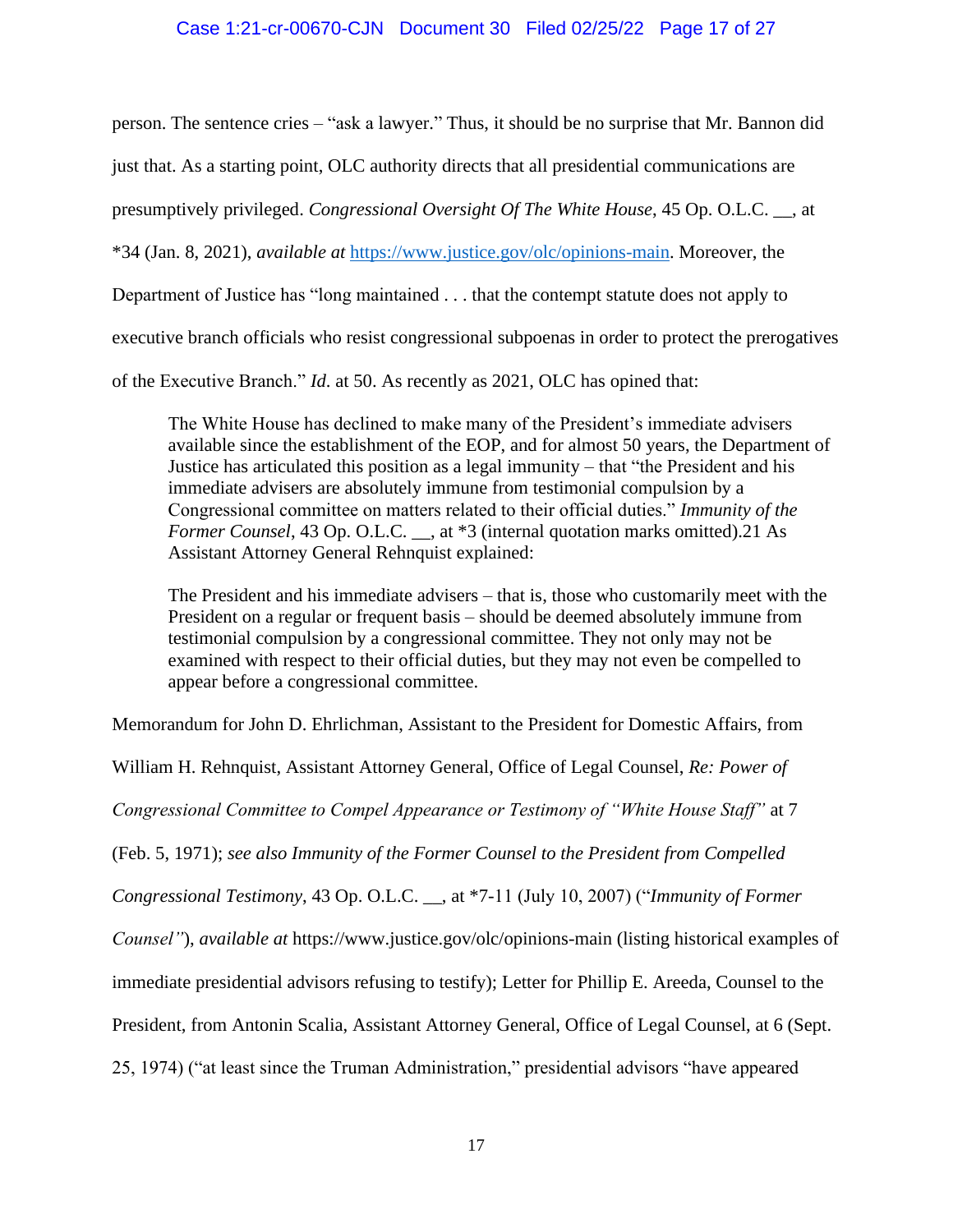#### Case 1:21-cr-00670-CJN Document 30 Filed 02/25/22 Page 18 of 27

before congressional committees only where the inquiry related to their own private affairs or where they had received Presidential permission").

How do these principles apply to a Presidential advisor like Mr. Bannon, after they have left the federal government? The answer is that executive privilege survives a job change. Governing legal principles apply even after a Presidential advisor leaves the White House. *See Immunity of Former Counsel* at \*2; *See also Congressional Oversight of the White House* , 45 Op. O.L.C. \_\_, at \*15-16 (Jan. 8, 2021) , *available at* https://www.justice.gov/olc/opinions-main (explaining that "the risk to the separation of powers and to the President's autonomy posed by a former adviser's testimony on official matters continues after the conclusion of that adviser's tenure").

Mr. Bannon relied upon legal advice that the Select Committee subpoena was invalid because the committee would not allow former President Trump's lawyer to appear to assert and protect executive privilege. As was explained to Mr. Bannon, OLC opinions hold that under these unique circumstances, non-compliance with a congressional subpoena is lawful. *See Congressional Oversight Of The White House*, *supra*, at \*56 ("subpoenas requiring White House personnel to testify without agency counsel are therefore without legal effect and may not constitutionally be enforced, civilly or criminally, against their recipients"); *Attempted Exclusion of Agency Counsel from Congressional Depositions of Agency Employees*, 2019 WL 2563045 (O.L.C.) at \*1 (May 23, 2019) ("Congressional subpoenas that purport to require agency employees to appear without agency counsel are legally invalid and are not subject to civil or criminal enforcement.").<sup>7</sup>

 $<sup>7</sup>$  The legal guidance provided by OLC is clear. Hence, even if there was no attorney involved,</sup> and Mr. Bannon read the opinions, evidence of Mr. Bannon's consideration of this information would negate criminal intent.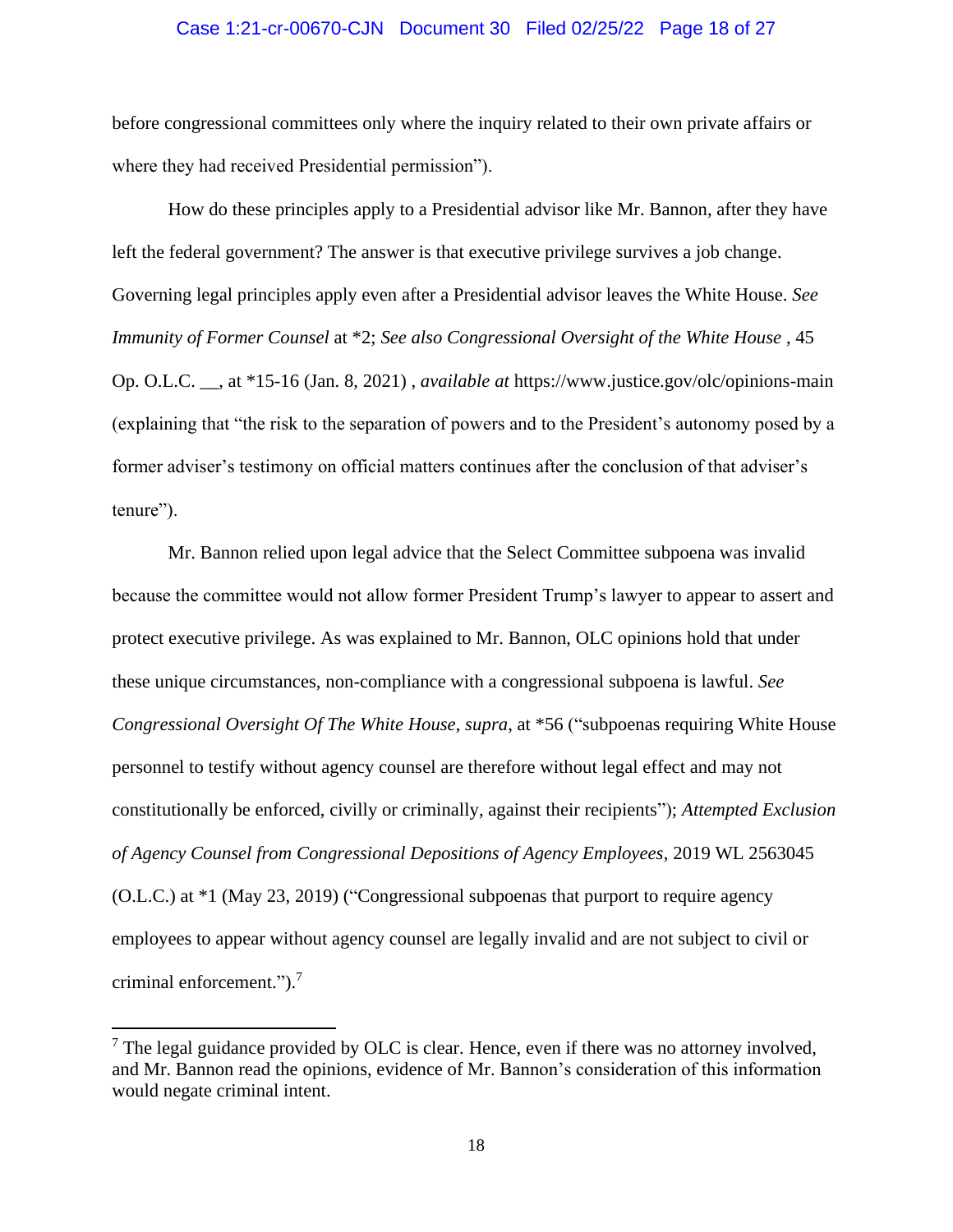## Case 1:21-cr-00670-CJN Document 30 Filed 02/25/22 Page 19 of 27

Mr. Bannon also relied upon legal advice that he did not have to comply with the subpoena because former President Trump was asserting executive privilege. OLC opinions and the long-standing policy of the Department of Justice, as explained to Mr. Bannon by counsel, hold that non-compliance with the subpoena under the circumstances would be lawful. *See Prosecution for Contempt of Congress of an Executive Branch Official Who Has Asserted a Claim of Executive Privilege*, 8 Op. O.L.C. 101, 129 (1984) ("We believe that the Department's long-standing position that the contempt of Congress statute does not apply to executive officials who assert Presidential claims of executive privilege is sound, and we concur with it.<sup>8</sup>

What about his status as a former federal employee? Again, Mr. Bannon was advised of, and relied upon, advice of counsel based on OLC authority that stated that former executive branch officials must, protect executive privilege upon request of the privilege-holder. An OLC opinion states, in pertinent part, as follows:

. . . communications between White House officials and individual outside the Executive Branch, including with individuals in the Legislative Branch . . . fall within the scope of executive privilege . . . Naturally, in order for the President and his advisers to make an informed decision, presidential aides must sometimes solicit information from individuals outside the White House and the Executive Branch.

Letter from Paul D. Clement, Solic. Gen./Acting Att'y Gen., to President George W. Bush (June 27, 2007), https://www.hsdl.org/?view&did=741974. It is beyond dispute that Mr. Bannon received and acted in accordance with his attorney's advice. This utterly negates the

<sup>8</sup> *See also* Letter from Ronald C. Machen Jr., United States Attorney, to Speaker of the House John A. Bohner, (March 31, 2015) at 6 ("It has long been the position of the Department, across administrations of both political parties, that we will not prosecute an Executive Branch official under the contempt of Congress statute for withholding subpoenaed documents pursuant to a presidential assertion of executive privilege.").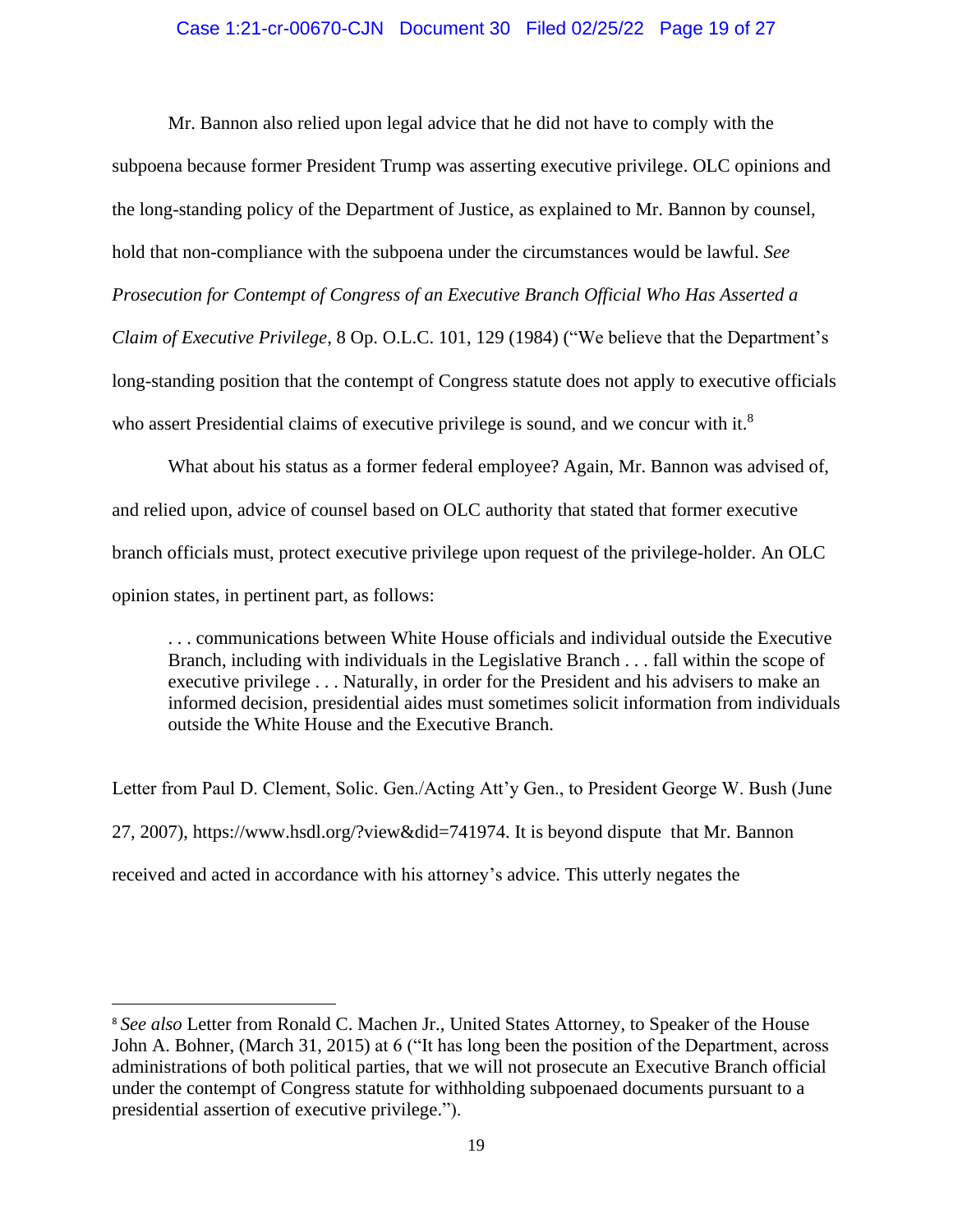#### Case 1:21-cr-00670-CJN Document 30 Filed 02/25/22 Page 20 of 27

Government's position that Mr. Bannon knew his actions were unlawful. Mr. Bannon is therefore entitled to present this defense to the jury.

Mr. Bannon was on solid ground when following the OLC opinions. The OLC is nearly as old as our nation and has opined on some of the weightiest matter in public life. *Citizens for Responsibility & Ethics in Wash. v. U.S. Dep't of Justice,* 846 F.3d 1235, 1238 (D.C. Cir. 2017). OLC opinions are authoritative and binding by custom and practice in the Executive branch. *Citizens for Responsibility & Ethics in Wash. v. U.S. Dep't of Justice*, 922 F.3d 480, 484 (D.C. Cir. 2019). Accordingly, OLC opinions are entitled to great weight. They "reflect the legal position of the executive branch" and "provide binding interpretive guidance for executive agencies." *Casa de Maryland v. United States Dep't of Homeland Sec*., 924 F.3d 684, 718 n.1 (4th Cir. 2019).

The legal authority that Mr. Bannon relied upon was sound. It had been the authoritative position of the executive branch across administrations of both political parties over many decades. It was objectively reasonable for Mr. Bannon to rely on it. But even if Mr. Bannon's reliance was misplaced, he did not commit a crime. The Supreme Court has held that a criminal defendant has not acted willfully even when the actions taken were based upon a good faith misunderstanding of the law or a good faith belief that the acts were not in violation of the law, regardless of whether the misunderstanding or belief was objectively reasonable. *Cheek v. United States*, 498 U.S. 192, 203 (1991) (noting that "forbidding the jury to consider evidence that might negate willfulness would raise a serious question under the Sixth Amendment's jury trial provision."). Because Mr. Bannon's reliance on Mr. Costello's advice goes to the core question of whether he "willfully ma[de] default," the defense must be allowed to present evidence and argument on this topic at trial.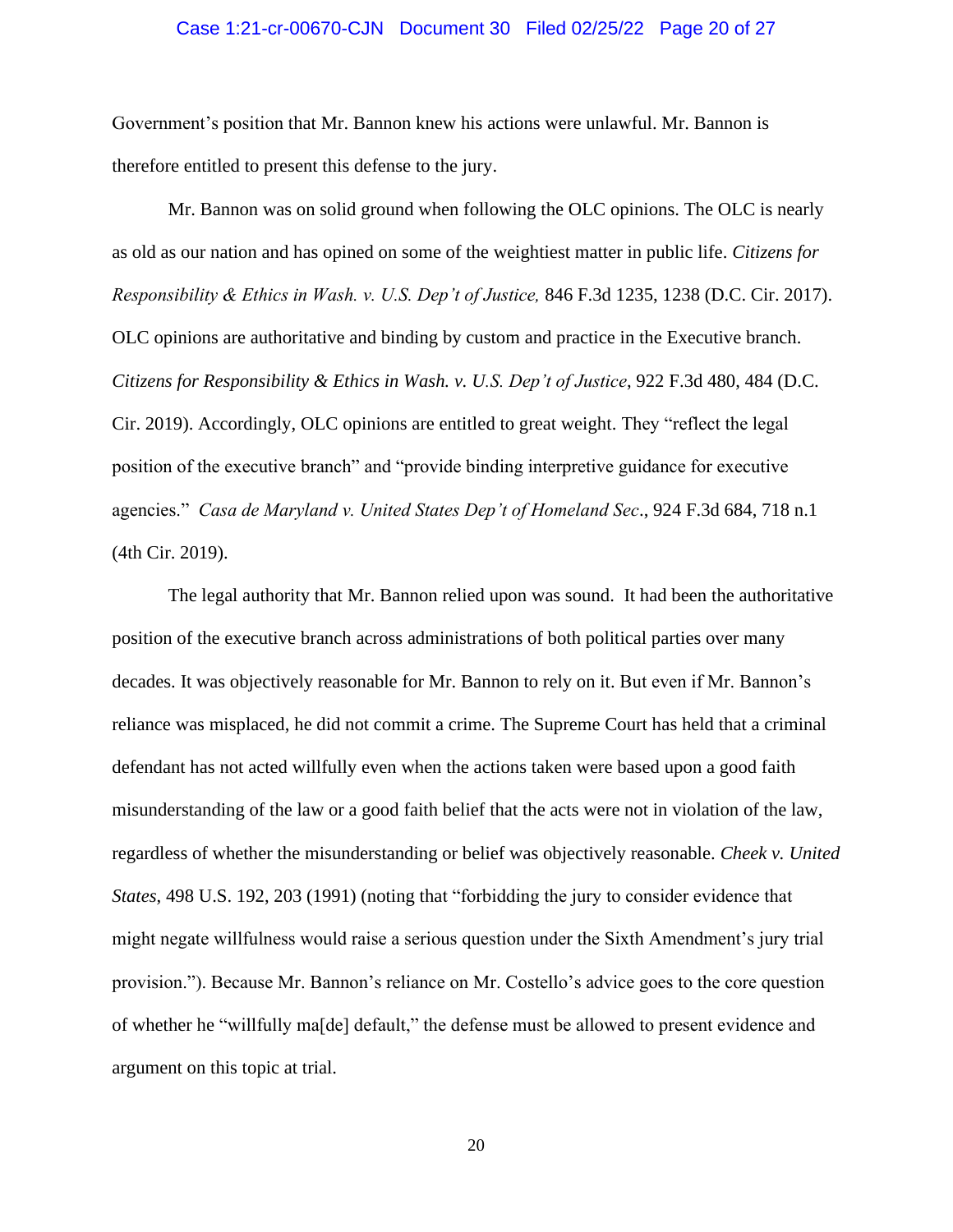#### Case 1:21-cr-00670-CJN Document 30 Filed 02/25/22 Page 21 of 27

Mr. Bannon's right to present advice of counsel evidence is also supported by additional legal defenses pertinent to this case. For instance, he may rely at trial upon a public authority defense, such as the defense of entrapment by estoppel. *See Raley v. State of Ohio*, 360 U.S. 423, 438 (1959). In *Raley*, the Court found that the government may not convict "a citizen for exercising a privilege which the State clearly had told him was available to him." *Id*. The case involved an accused charged with failing to answer questions put to him by the Un-American Activities Commission of the State of Ohio. *Id*. at 424. The accused had invoked the privilege against self-incrimination on advice that the privilege applied. *Id*. at 425. The accused was indicted for refusing to answer the questions, even though certain Commission members stated that it was acceptable to invoke privilege rather than answer the questions posed. *Id*. The Supreme Court reversed, holding that due process does not permit the criminal conviction of a person who acts in reliance on authoritative pronouncements by relevant government officials or a government agency. *Id*. at 438-39; *see also United States v. Abcasis*, 45 F.3d 39, 44 (2d Cir. 1995) (entrapment by estoppel "focuses on the conduct of the government leading the defendant to believe reasonably that he was authorized to do the act forbidden by law. The doctrine depends on the unfairness of prosecuting one who has been led by the conduct of government agents to believe his acts were authorized."); *United States v. Levin*, 973 F.2d 463, 468 (6th Cir. 1992) (entrapment by estoppel is a defense to criminal liability where a government agency announces that a charged criminal act was lawful and accused reasonably relied on that announcement).

It is not clear what the Government is seeking. The motion requests that "[a]ll evidence and argument related to good-faith reliance on the law or an attorney's advice should therefore be excluded at trial." [Doc. 29 at 8]. It would unprecedented in a criminal case, however, to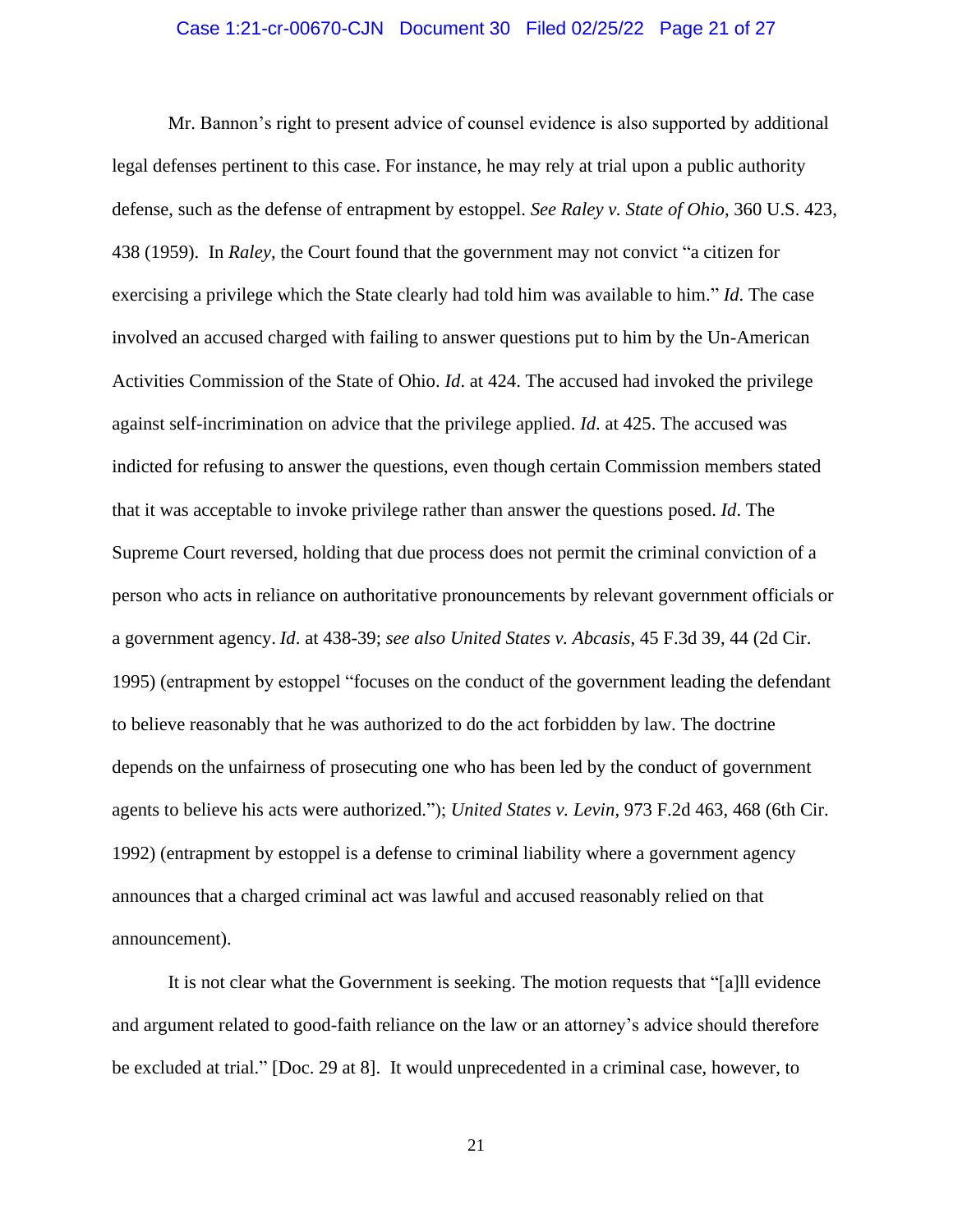### Case 1:21-cr-00670-CJN Document 30 Filed 02/25/22 Page 22 of 27

prohibit an accused from presenting evidence that their actions were based on reliance on "the law" and it is an absurd proposition to urge otherwise. Mr. Bannon has the due process right to raise the defense of entrapment by estoppel based on his reliance on the binding authority of the OLC opinions described above. He must also be allowed to present evidence that supports any other defense based on his "good-faith reliance on the law." *See generally*, *United States v. House of Representatives*, 556 F. Supp. 150, 152-153 (D.D.C. 1983) (constitutional claims and other objections to congressional investigatory procedures may be raised as defenses in a criminal prosecution under Sec. 192, and this expressly includes the defense of executive privilege).

#### **C. Contempt Of Court Is Distinguishable**

There are significant differences between the following two scenarios: (1) an attorney advising a client to disobey a lawful court order; and (2) an attorney advising a former top White House official – consistent with long-standing U.S. Department of Justice policy – not to appear before or provide documents to a congressional committee after a President has invoked executive privilege. The former case, for instance, involves no separation-of-powers principles involving co-equal branches of government. But another key distinction is the language of the two statutes involved. Because of these differences, the Government's reliance on Contempt of Court principles is misplaced. While Contempt of Congress and Contempt of Court have in common the word "contempt," any similarity ends there.

Contempt of Court cases are different in nature than civil actions or criminal prosecutions. *See Myers v. United States*, 264 U.S. 95, 103 (1924) ("Contempt proceedings are neither civil actions nor prosecutions for offenses within ordinary meaning of those terms; but are assertions of power inherent in all courts to enforce obedience which they must possess in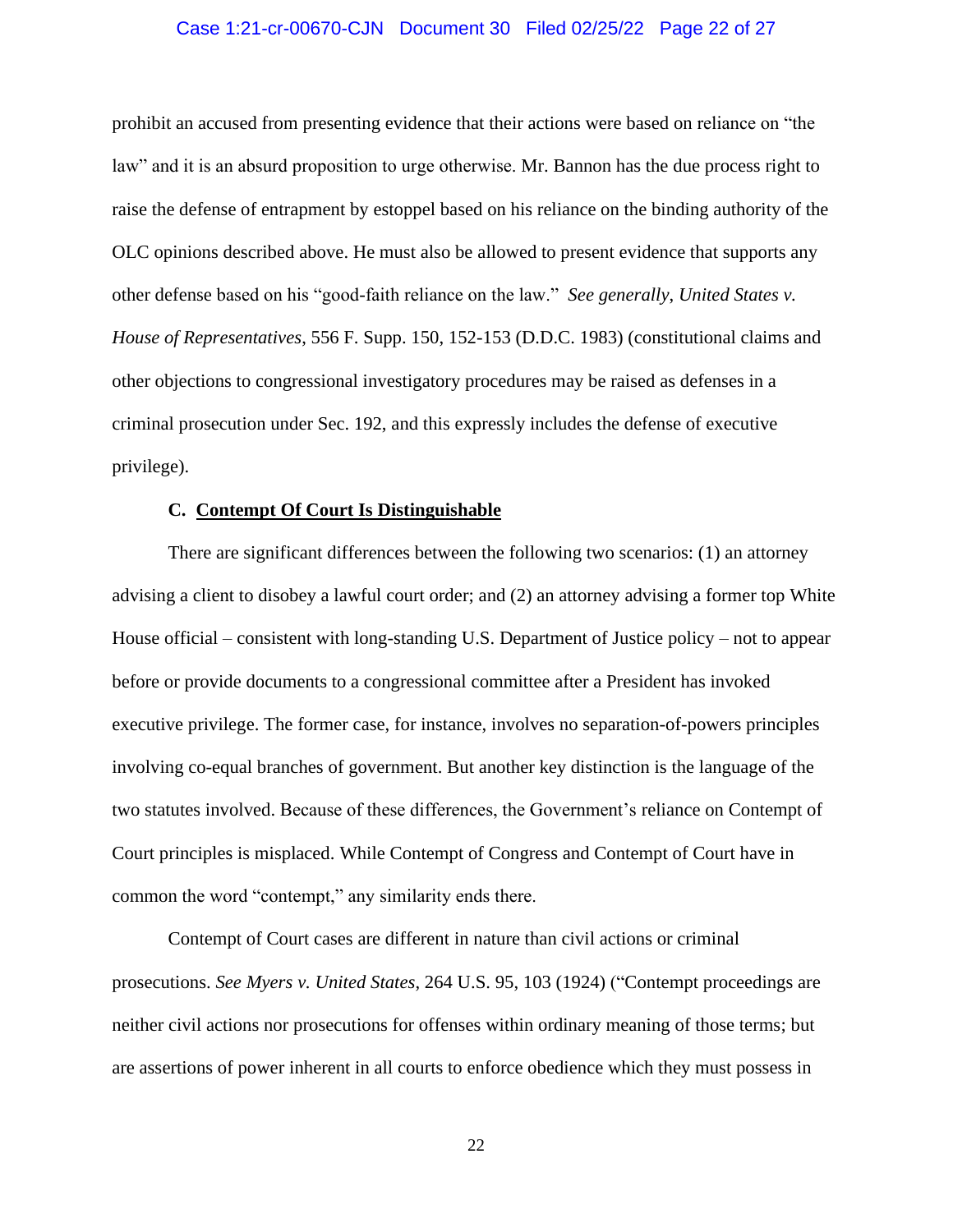#### Case 1:21-cr-00670-CJN Document 30 Filed 02/25/22 Page 23 of 27

order properly to perform their functions."). The availability of Contempt of Court proceedings promotes expedition in the administration of law. *See United States v. Ryan*, 402 U.S. 530, 533 (1971). The court system could not function if every litigant or witness could disregard lawful orders. There is no similar need for expedition where a congressional committee is conducting fact-finding in advance of legislation. To deal with immediate threats to its functions, Congress has the power to "guard itself from contempts." *Anderson v. Dunn*, 19 U.S. 204, 228 (1821). But in this case, it has taken a different route – and there are many added steps when Congress seeks to initiate a prosecution under 2 U.S.C. § 192.

The Contempt of Court statute cited by the Government, 18 U.S.C. § 401(3), does not contain any of the words "willfully" "makes" or "default" – much less that combination of words as an element of the offense. So that statute cannot be used to construe the meaning of those words in 2 U.S.C. § 192.<sup>9</sup>

Beyond that, the cases the Government cites in its motion do not support the blanket position that an accused in criminal contempt proceedings cannot present evidence of reliance on advice of counsel. *See*, *e.g*., *United States v. Myers*, 302 Fed. App'x 201, 205 (4th Cir. 2008) (district court "did not believe Myers had a legitimate, good faith belief in the advice from her counsel"); *United States v. Monteleone*, 804 F.2d 1004 (7th Cir. 1986) (no error where trial court refused to instruct jury on reliance in good faith on the advice of counsel where: (1) a judge immunized a witness and ordered him to testify before a grand jury; (2) the witness appeared before the grand jury and read a short statement saying he had previously refused to testify on

<sup>9</sup> While 18 U.S.C. § 401(3), not cited by the Government, does use the word "willfully" – it applies to actions that are both contempt of court and also constitute a criminal offense under federal or state law. Thus, that statute does not provide guidance on construing an element of 2 U.S.C. § 192.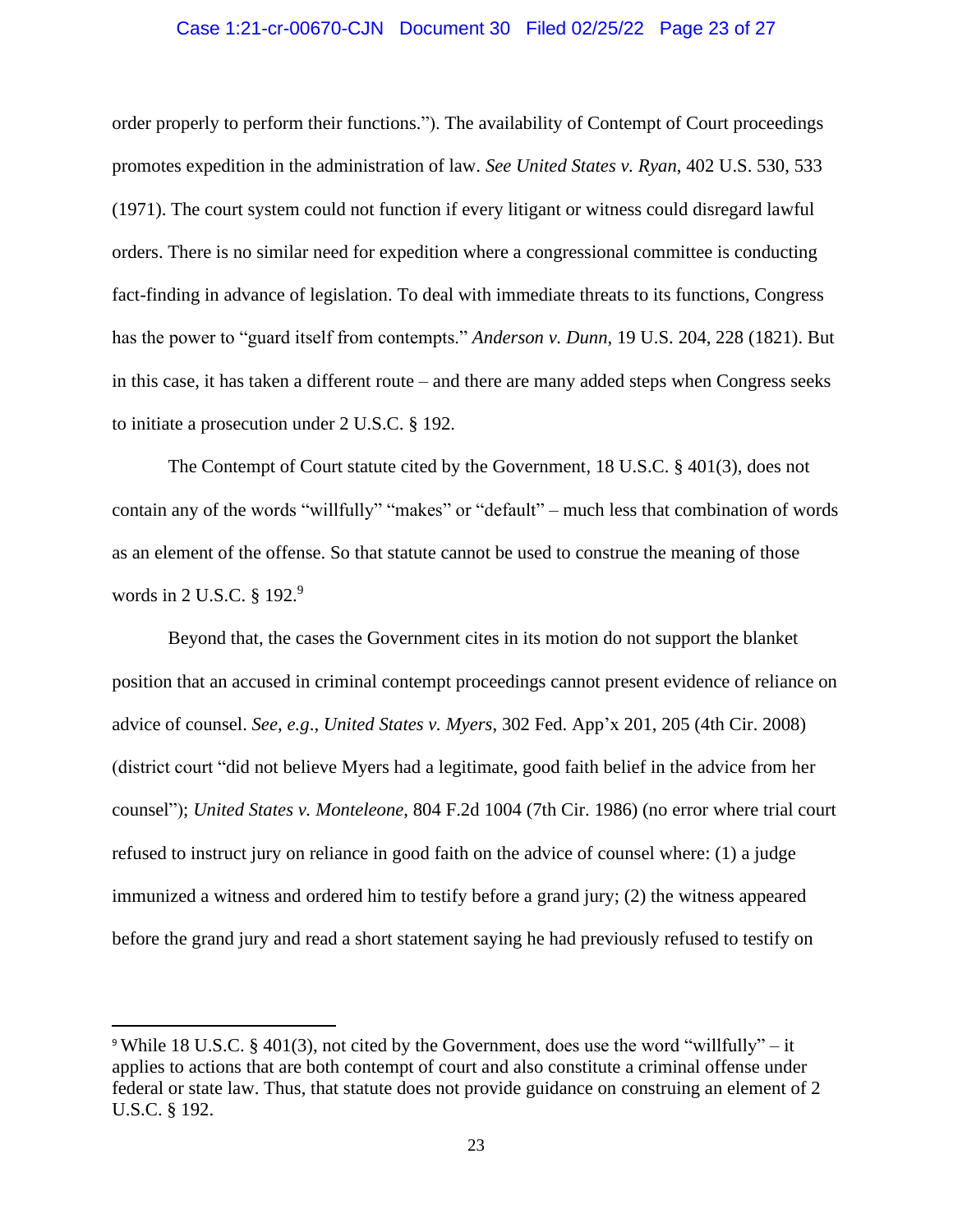## Case 1:21-cr-00670-CJN Document 30 Filed 02/25/22 Page 24 of 27

the advice of counsel, then refused to answer any questions; and therefore (3) the 7th Circuit found that because the order to testify before the grand jury was "unambiguous and uncomplicated . . . [the witness] could not reasonably have believed that reading his statement complied with that order, no matter what his lawyer told him").<sup>10</sup>

In short, the Government's reliance on Contempt of Court principles is misplaced.<sup>11</sup>

<sup>&</sup>lt;sup>10</sup> Nor does the *Rapone* case, cited by the Government, provide guidance on construing the phrase "willfully makes default." That case involved the repeated retaliatory harassment of a witness in an ongoing sexual harassment lawsuit, in direct violation of a court order. The D.C. Circuit found "abundant evidence" from which a reasonable fact-finder could find that the conduct involved – repeated harassing acts despite repeated warnings to obey the court's order, could lead a reasonable factfinder to find a willful violation of the order). *United States v. Rapone*, 131 F.3d 188, 195 (D.C. Cir. 1997).

<sup>&</sup>lt;sup>11</sup> Moreover, the Government appears to subscribe to the notion "consistency is the hobgoblin of little minds." (Ralph Waldo Emerson, "Self-Reliance" Essays: First Series 1841). Its position on the availability of an advice of counsel defense appears to have shifted even with respect to a contempt prosecution under Section 401. The Court in *United States v. Taylor*, 139 F.3d 924, 934 n.10 (D.C. Cir. 1998) expressly noted, in the context of the Section 401 contempt prosecution at issue, that this same U.S. Attorney's office did not contest the availability of an advice of counsel defense in such a prosecution and the district court assumed it was available as well, obviating the need for the circuit court to address the issue.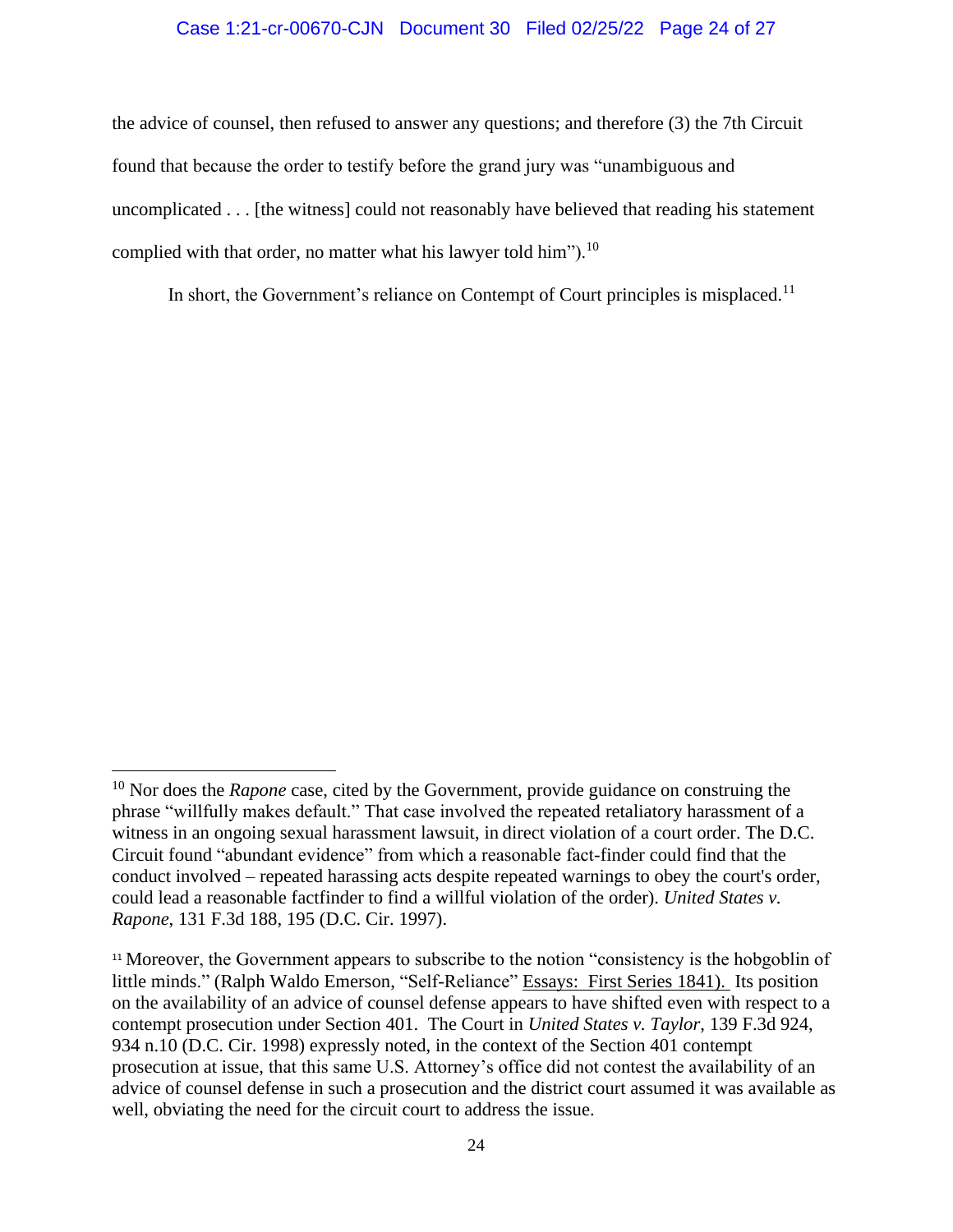## **CONCLUSION**

**WHEREFORE**, Defendant Stephen K. Bannon respectfully requests that this Court deny the Government's Motion In Limine To Exclude Evidence Or Argument Relating To Good-Faith Reliance On Law Or Advice Of Counsel, for the reasons set forth above, together with those offered at any hearing on the motion.

Dated: February 25, 2022 Respectfully submitted,

### **SILVERMAN|THOMPSON|SLUTKIN|WHITE, LLC**

 /s/ M. Evan Corcoran M. Evan Corcoran (D.C. Bar No. 440027) 210 N. Charles Street, 26<sup>th</sup> Floor Baltimore, MD 21201 Telephone: (410) 385-2225 Facsimile: (410) 547-2432 Email: [ecorcoran@silvermanthompson.com](mailto:ecorcoran@silvermanthompson.com)

 /s/ David I. Schoen David I. Schoen (D.C. Bar No. 391408) David I. Schoen, Attorney at Law 2800 Zelda Road, Suite 100-6 Montgomery, Alabama 36106 Telephone: (334) 395-6611 Facsimile: (917) 591-7586 Email: [schoenlawfirm@gmail.com](mailto:schoenlawfirm@gmail.com)

 /s/ Robert J. Costello Robert J. Costello (*pro hac vice*) Davidoff Hutcher & Citron LLP 605 Third Avenue New York, New York 10158 Telephone: (212) 557-7200 Facsimile: (212) 286-1884 Email: rjc@dhclegal.com

*Counsel for Defendant Stephen K. Bannon*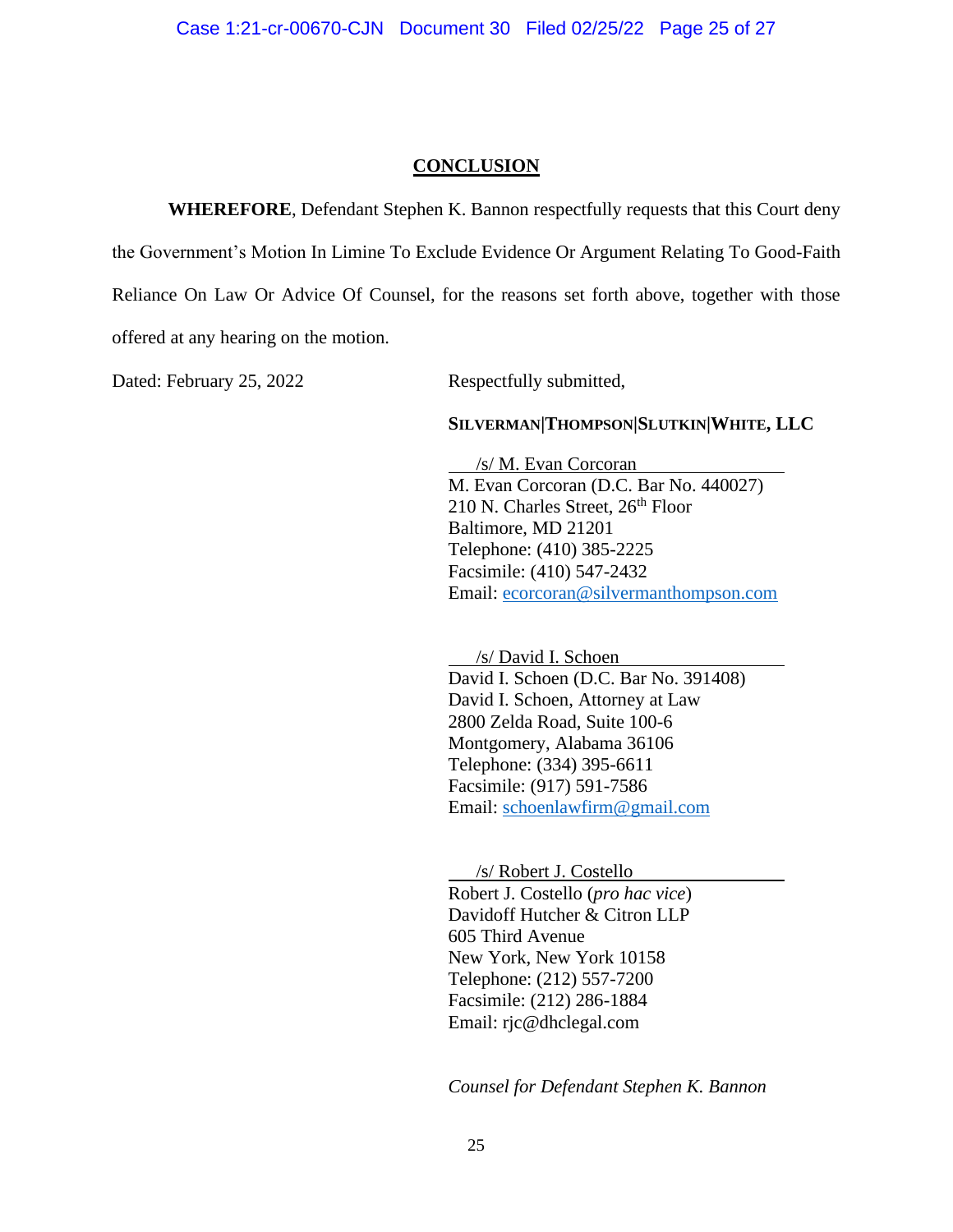# **CERTIFICATE OF SERVICE**

I HEREBY CERTIFY that on this 25th day of February 2022, a copy of the foregoing Opposition To Government's Motion In Limine To Exclude Evidence Or Argument Relating To Good-Faith Reliance On Law Or Advice Of Counsel was served *via* the Court's CM/ECF system on all properly registered parties and counsel.

> /s/ M. Evan Corcoran M. Evan Corcoran (D.C. Bar No. 440027)